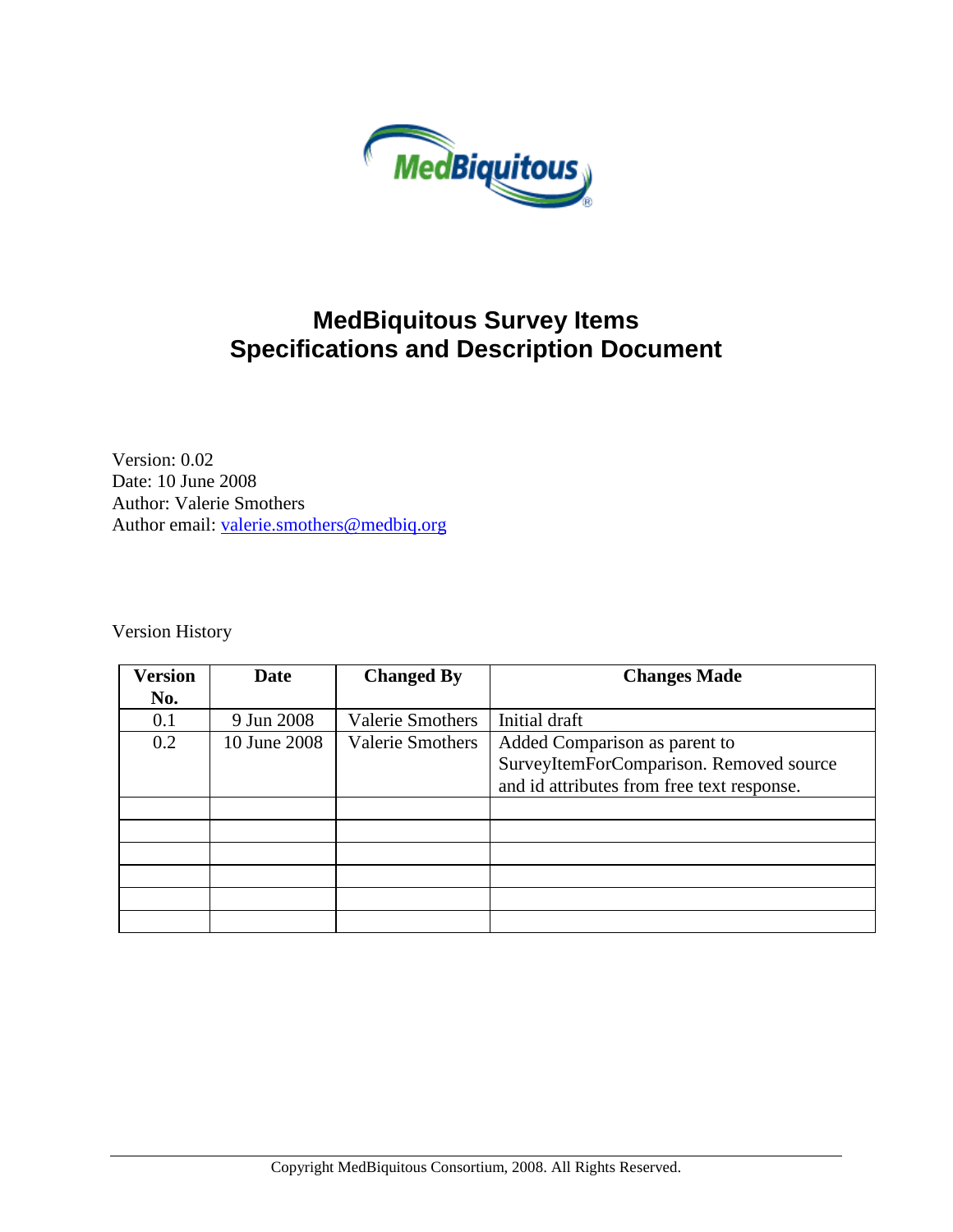## <span id="page-1-0"></span>**MedBiquitous Consortium XML Public License and Terms of Use**

MedBiquitous XML (including schemas, specifications, sample documents, Web services description files, and related items) is provided by the copyright holders under the following license. By obtaining, using, and or copying this work, you (the licensee) agree that you have read, understood, and will comply with the following terms and conditions.

The Consortium hereby grants a perpetual, non-exclusive, non-transferable, license to copy, use, display, perform, modify, make derivative works of, and develop the MedBiquitous XML for any use and without any fee or royalty, provided that you include the following on ALL copies of the MedBiquitous XML or portions thereof, including modifications, that you make.

- 1. Any pre-existing intellectual property disclaimers, notices, or terms and conditions. If none exist, the following notice should be used: "Copyright © [date of XML release] MedBiquitous Consortium. All Rights Reserved. http://www.medbiq.org"
- 2. Notice of any changes or modification to the MedBiquitous XML files.
- 3. Notice that any user is bound by the terms of this license and reference to the full text of this license in a location viewable to users of the redistributed or derivative work.

In the event that the licensee modifies any part of the MedBiquitous XML, it will not then represent to the public, through any act or omission, that the resulting modification is an official specification of the MedBiquitous Consortium unless and until such modification is officially adopted.

THE CONSORTIUM MAKES NO WARRANTIES OR REPRESENTATIONS, EXPRESS OR IMPLIED, WITH RESPECT TO ANY COMPUTER CODE, INCLUDING SCHEMAS, SPECIFICATIONS, SAMPLE DOCUMENTS, WEB SERVICES DESCRIPTION FILES, AND RELATED ITEMS. WITHOUT LIMITING THE FOREGOING, THE CONSORTIUM DISCLAIMS ANY IMPLIED WARRANTIES OF MERCHANTABILITY OR FITNESS FOR A PARTICULAR PURPOSE AND ANY WARRANTY, EXPRESS OR IMPLIED, AGAINST INFRINGEMENT BY THE MEDBIQUITOUS XML OF ANY THIRD PARTY PATENTS, TRADEMARKS, COPYRIGHTS OR OTHER RIGHTS. THE LICENSEE AGREES THAT ALL COMPUTER CODES OR RELATED ITEMS PROVIDED SHALL BE ACCEPTED BY LICENSEE "AS IS". THUS, THE ENTIRE RISK OF NON-PERFORMANCE OF THE MEDBIQUITOUS XML RESTS WITH THE LICENSEE WHO SHALL BEAR ALL COSTS OF ANY SERVICE, REPAIR OR CORRECTION.

IN NO EVENT SHALL THE CONSORTIUM OR ITS MEMBERS BE LIABLE TO THE LICENSEE OR ANY OTHER USER FOR DAMAGES OF ANY NATURE, INCLUDING, WITHOUT LIMITATION, ANY GENERAL, DIRECT, INDIRECT, INCIDENTAL, CONSEQUENTIAL, OR SPECIAL DAMAGES, INCLUDING LOST PROFITS, ARISING OUT OF ANY USE OF MEDBIQUITOUS XML.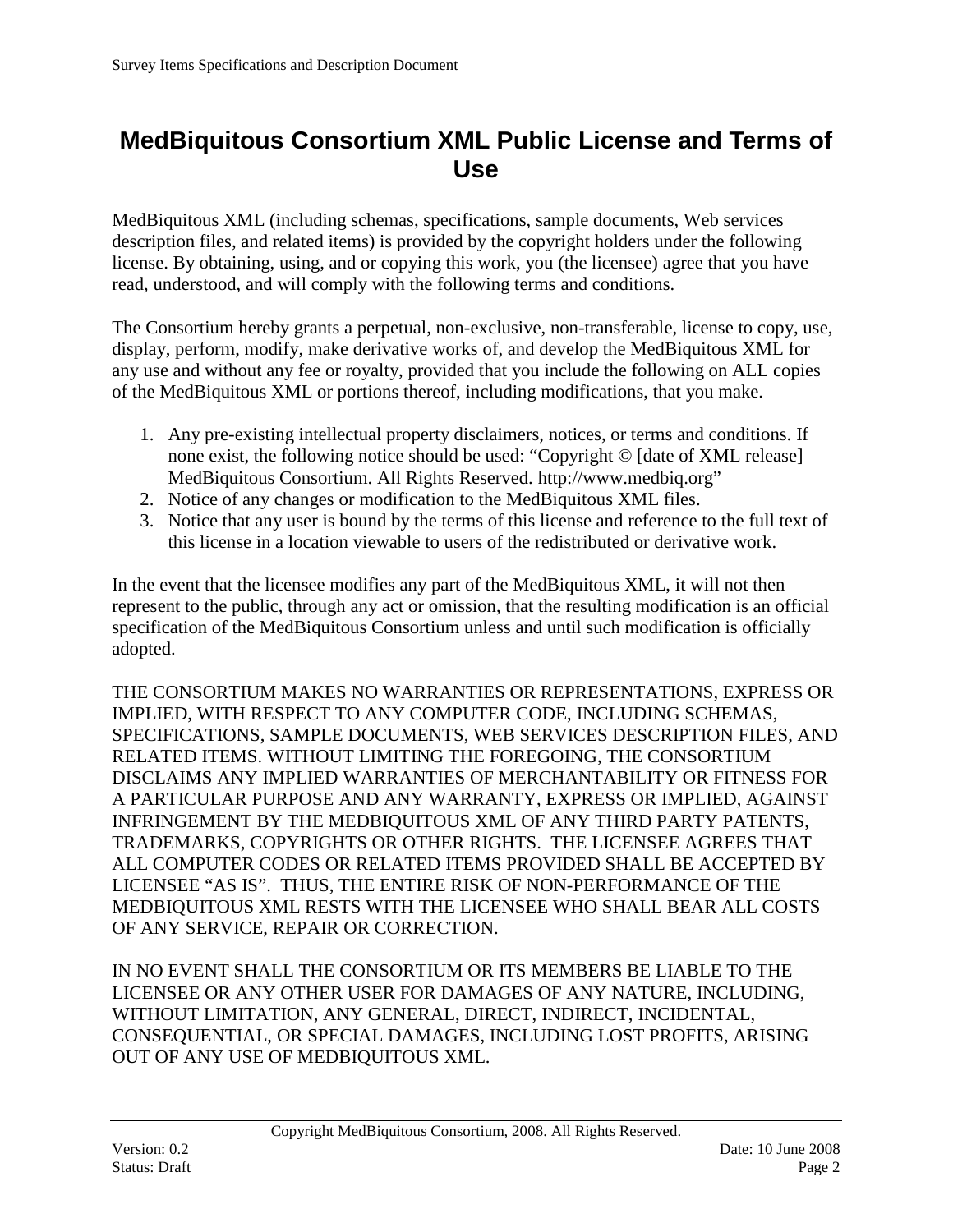LICENSEE SHALL INDEMNIFY THE CONSORTIUM AND EACH OF ITS MEMBERS FROM ANY LOSS, CLAIM, DAMAGE OR LIABILITY (INCLUDING, WITHOUT LIMITATION, PAYMENT OF ATTORNEYS' FEES AND COURT COSTS) ARISING OUT OF MODIFICATION OR USE OF THE MEDBIQUITOUS XML OR ANY RELATED CONTENT OR MATERIAL BY LICENSEE.

LICENSEE SHALL NOT OBTAIN OR ATTEMPT TO OBTAIN ANY PATENTS, COPYRIGHTS OR OTHER PROPRIETARY RIGHTS WITH RESPECT TO THE MEDBIQUITOUS XML.

THIS LICENSE SHALL TERMINATE AUTOMATICALLY IF LICENSEE VIOLATES ANY OF ITS TERMS AND CONDITIONS.

The name and trademarks of the MedBiquitous Consortium and its members may NOT be used in advertising or publicity pertaining to MedBiquitous XML without specific, prior written permission. Title to copyright in MedBiquitous XML and any associated documentation will at all times remain with the copyright holders.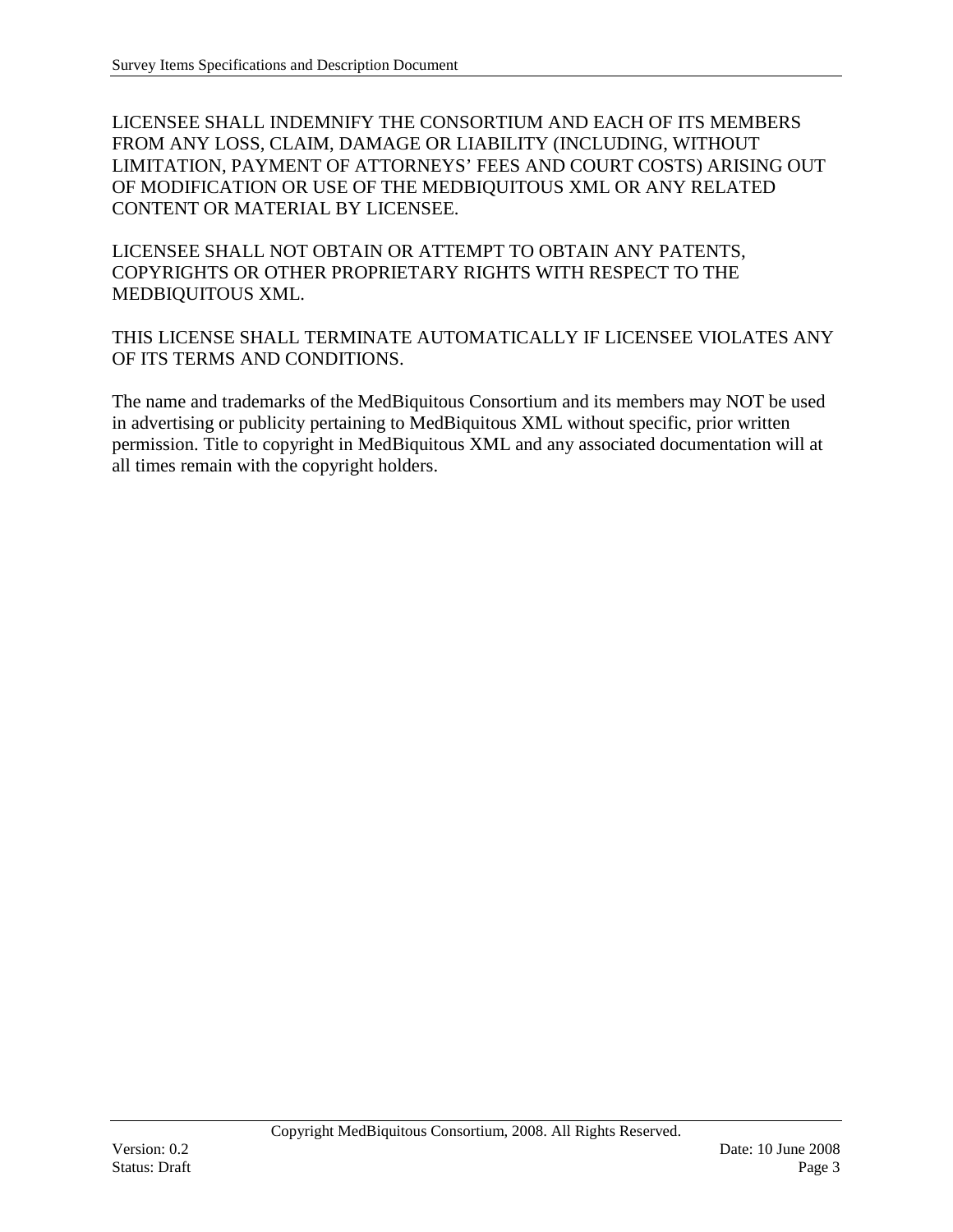## **Table of Contents**

| 1                       |  |
|-------------------------|--|
| $\overline{2}$          |  |
| 3                       |  |
| $\overline{\mathbf{4}}$ |  |
| 5                       |  |
| 5.1                     |  |
| 5.2                     |  |
| 5.3                     |  |
| 5.3.1                   |  |
| 5.3.2                   |  |
| 5.3.3                   |  |
| 5.3.4                   |  |
| 5.4                     |  |
| 5.4.1                   |  |
| 6                       |  |
| 7                       |  |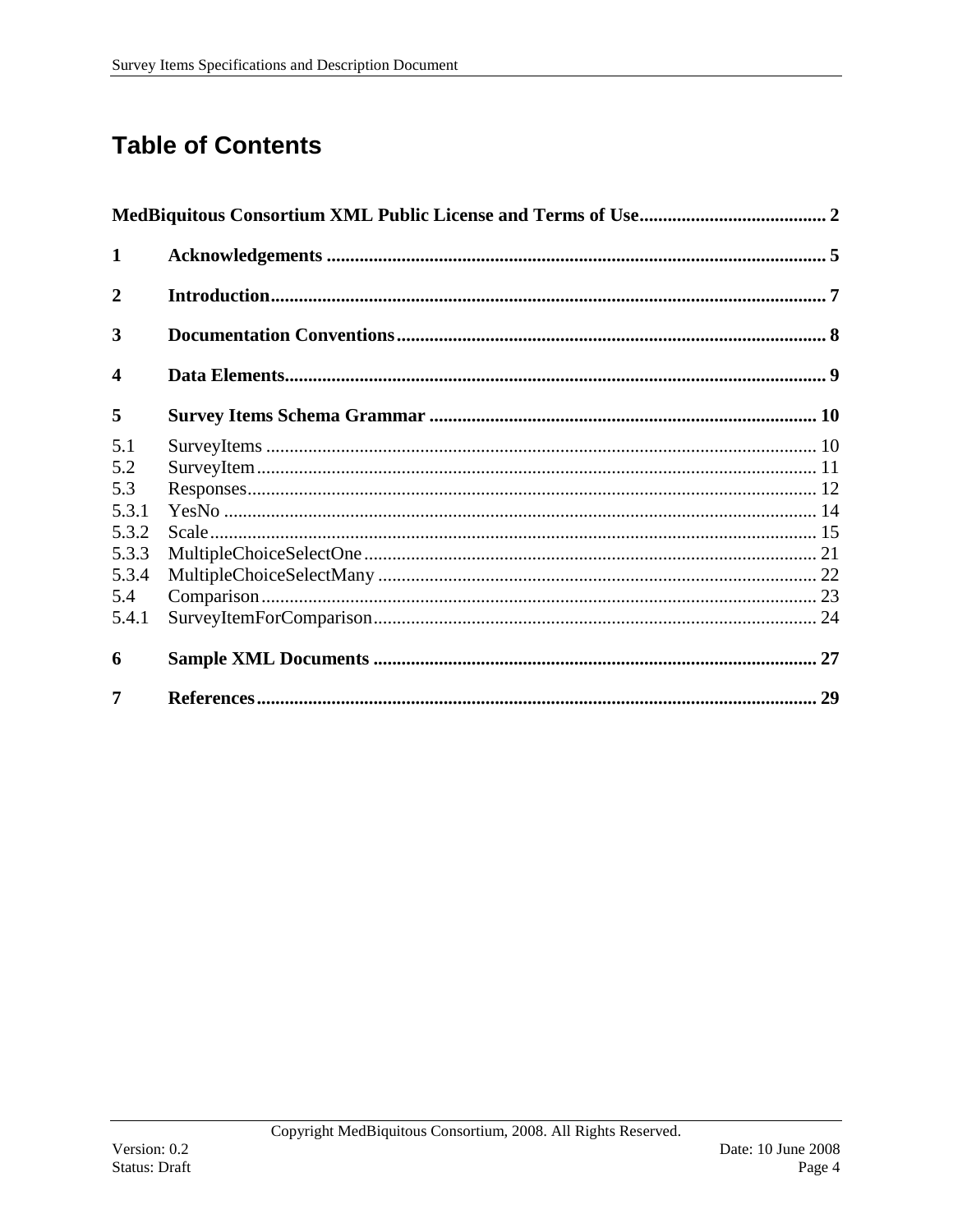## <span id="page-4-0"></span>**1 Acknowledgements**

The MedBiquitous Consortium wishes to acknowledge the help of …

MedBiquitous wishes to acknowledge the help of the MedBiquitous Metrics Working Group members, invited experts, and other individuals that contributed to the creation of this document, including:

- Linda Casebeer, Ph.D., Outcomes, Inc. **Co-Chair**
- Francis Kwakwa, Radiological Society of North America, **Co-Chair**
- Craig Bowen, Ph.D., Johns Hopkins University
- Jennifer Comerford, Radiological Society of North America
- David Cook, M.D., Mayo Clinic
- Nancy Davis, Ph.D., Chair, American Academy of Family Physicians
- Bill Deluise, John Wiley and Sons
- Ray Everngam, CTSNet
- Michael Fordis, MD, Baylor College of Medicine
- Nancy Gathany, Centers for Disease Control and Prevention
- Peter Greene, M.D., MedBiquitous
- Cyndi Grimes, Medscape
- Stuart Gilman, M.D., Department of Veterans Affairs
- Monica Hanks, American Association of Critical-Care Nurses
- Sean Hayes, AXDEV
- Edward Kennedy, Accreditation Council of Continuing Medical Education
- Jack Kues, PhD, University of Cinicnnati
- Tao Le, M.D., Johns Hopkins University
- Jim Leist, Alliance for Continuing Medical Education
- Rachel Makleff, American Thoracic Society
- Ross Martin, MD, Bearing Point
- Tarun Mathur, Medsn
- Jackie Mayhew, Pfizer
- Suzanne Murray, Ph.D., AXDEV
- Kevin O'Hara, Healthstream
- Veronica O'Quinn, METI
- Mellie Pouwels, Radiological Society of North America
- Andrew Rabin, CECity
- Mike Saxton, Pfizer
- Hilary Schmidt, Sanofi Aventis
- Donna Schoonover, Department of Veterans Affairs
- Valerie Smothers, MedBiquitous
- Jing Tian, M.D., Ph,D, University of Maryland
- Scott Weber, Med-IQ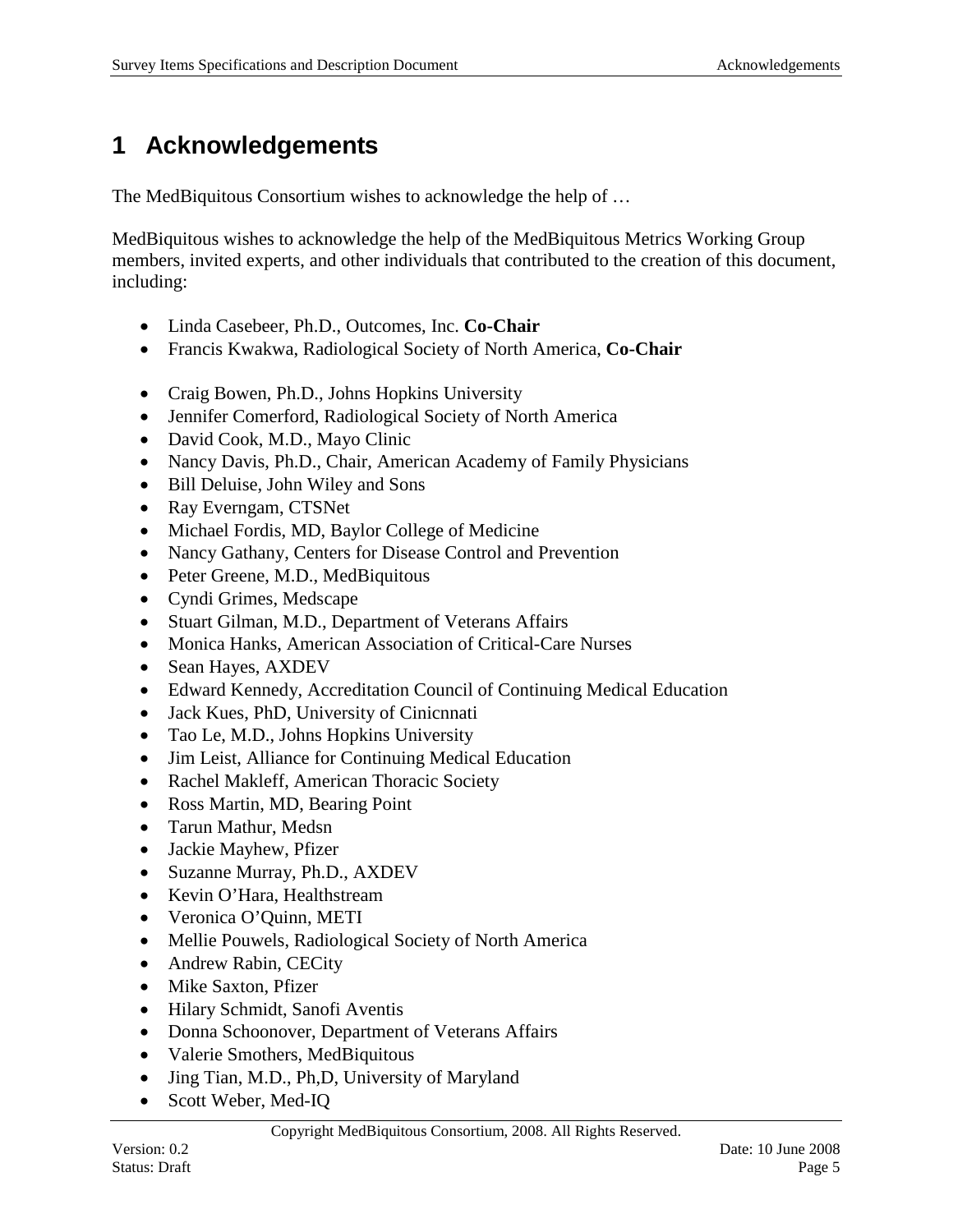- Tim Willett, M.D., CRI Critical Care Education Network
- Andrea Young, Centers for Disease Control and Prevention

Specification authors also received technical guidance from members of the MedBiquitous Technical Steering Committee.

- Joel Farrell, IBM, Technical Steering Committee Chair
- Scott Hinkelman, IBM
- Dan Rehak
- Darin McBeath, Elsevier Science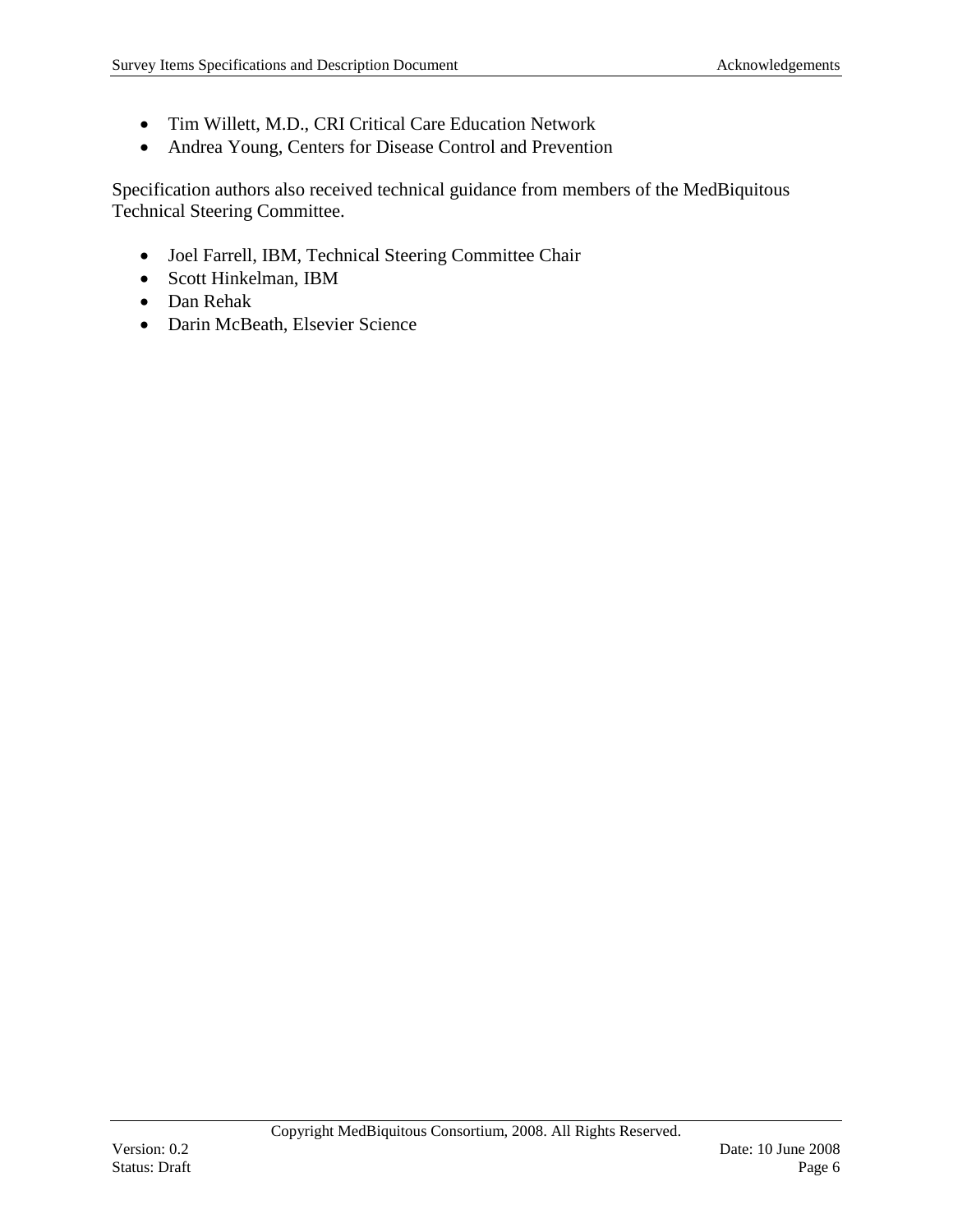## <span id="page-6-0"></span>**2 Introduction**

Founded by Johns Hopkins Medicine and leading professional medical societies, the MedBiquitous Consortium is the ANSI-accredited developer of information technology standards for healthcare education and competence assessment. Our members are creating a technology blueprint for professional healthcare education. Based on XML and Web services standards, this blueprint will seamlessly support the learner in ways that will improve patient care and simplify the administrative work associated with education and competence assessment. MedBiquitous also provides a neutral forum for educators and industry alike to exchange ideas about innovative uses of Web technologies for healthcare education and communities of practice.

This document describes a data specification for describes Survey Items in detail. It is intended for use by anyone who wants to develop tools or implement electronic systems for aggregating or exchanging survey items for use in measuring healthcare education activities, particularly continuing education activities. The status of the document is indicated at the bottom of the page.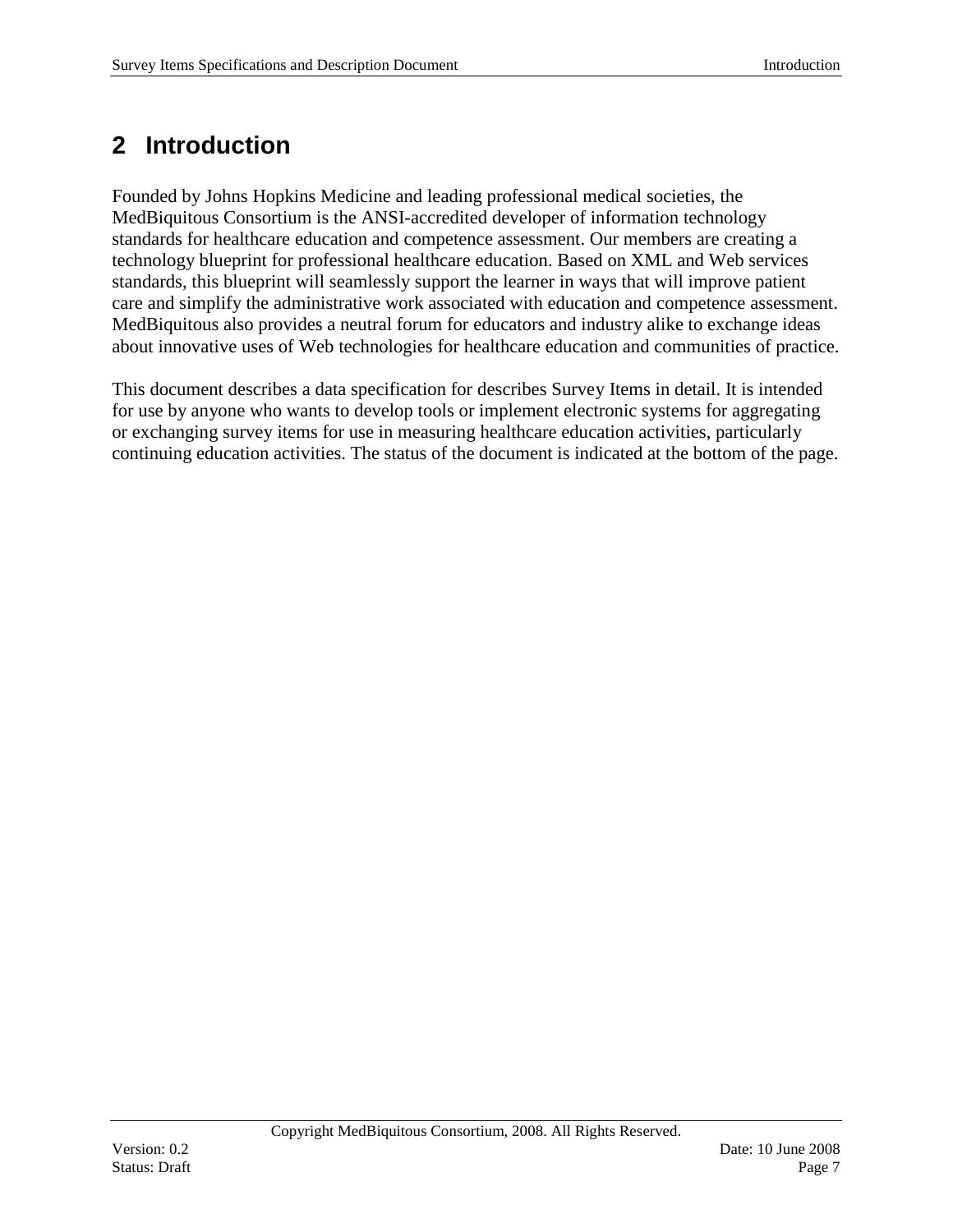## <span id="page-7-0"></span>**3 Documentation Conventions**

This document uses the following conventions.

| <b>Documentation Conventions</b> |                                                                                     |
|----------------------------------|-------------------------------------------------------------------------------------|
| Convention                       | Description                                                                         |
| monospaced type                  | Sample XML tags, code, schema, or portion<br>thereof                                |
| <b>BoldText</b>                  | When used with an XML tag name, indicates<br>that the element contains sub-elements |
| <i><b>Italicized Text</b></i>    | When used in an XML tag description, an<br>attribute of the XML tag.                |
| Tag description                  | Shading indicated that the tag is further<br>described elsewhere in the document    |

The following graphical standards are used for the XML diagrams in this document.



*Graphical Standards from TIBCO's Turbo XML, Copyright TIBCO Software Inc.*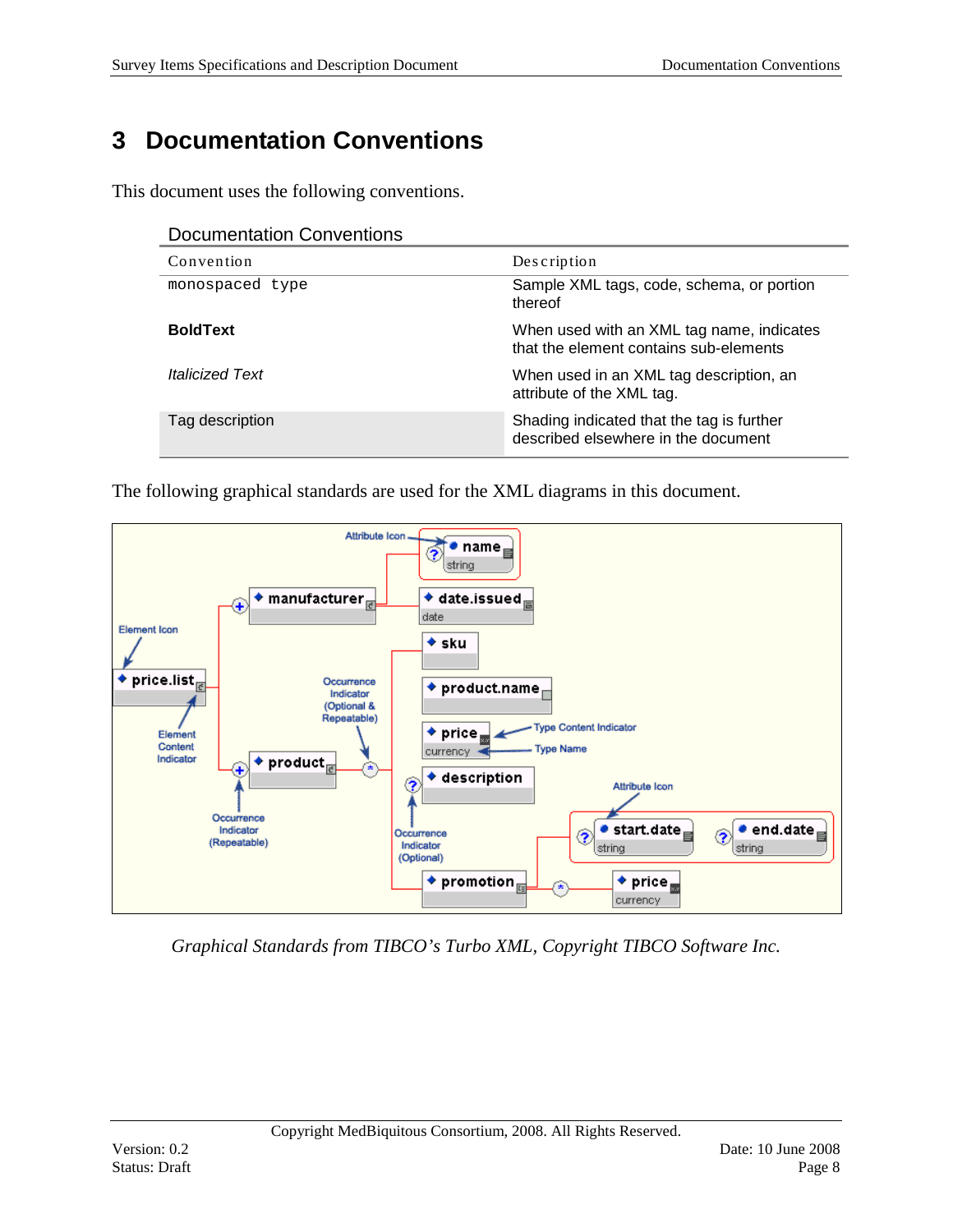## <span id="page-8-0"></span>**4 Data Elements**

The Survey Items XML schema, surveyitems.xsd, includes the following data elements. In most cases, these elements contain subelements.

- 1. SurveyItems
- 2. SurveyItem
- 3. Question
- 4. Responses
- 5. SurveyItemForComparison
- 6. IntendedTiming

The root element is SurveyItems.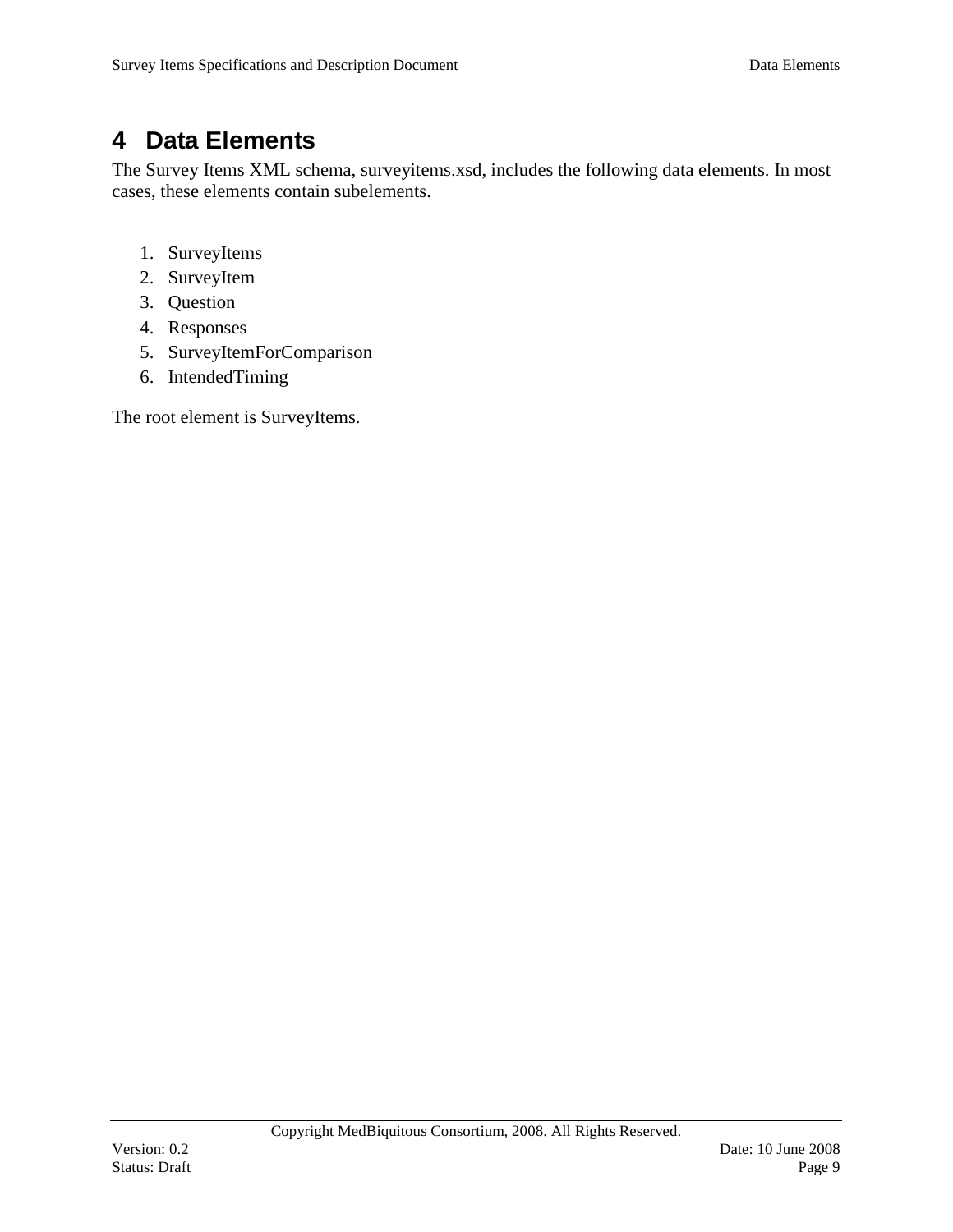## <span id="page-9-0"></span>**5 Survey Items Schema Grammar**

The following sections explain the Survey Items schema grammar. Values in **bold** under XML Tags column indicate that the element has sub-elements.

All the elements having sub-elements will be defined in separate sections. All elements without sub-elements will be defined within the appropriate element sections that use them.

### <span id="page-9-1"></span>*5.1 SurveyItems*

SurveyItems Information

SurveyItems is the root element. It is required and must occur once within a SurveyItems document. It contains subelements that describe individual survey items.



| <b>UUI VU VIIUIIIIU IIIIUIIIIIUIII</b> |                                                                                                                                                     |          |                     |           |
|----------------------------------------|-----------------------------------------------------------------------------------------------------------------------------------------------------|----------|---------------------|-----------|
| Element                                | Description                                                                                                                                         | Required | <b>Multiplicity</b> | Datatype  |
| <b>SurveyItems</b>                     | SurveyItems is the root<br>element. It contains<br>subelements that describe<br>individual survey items.                                            | Required | 1                   | Container |
| <b>SurveyItem</b>                      | SurveyItem is the<br>subelement of SurveyItems.<br>It contains subelements that<br>define a single survey item.                                     | Optional | 0 or more           | Container |
| Comparison                             | Comparison is the<br>subelement of SurveyItems.<br>It contains a set of related<br>survey items. See section<br>Comparison for more<br>information. | Optional | 0 or more           | Container |

# Example:

```
<SurveyItems>
   <SurveyItem source="medbiq.org" id="10">
      . . .
   </SurveyItem>
   <SurveyItem source="medbiq.org" id="10">
      . . .
   </SurveyItem>
   <SurveyItem source="medbiq.org" id="10">
     . . .
   </SurveyItem>
   <Comparison>
```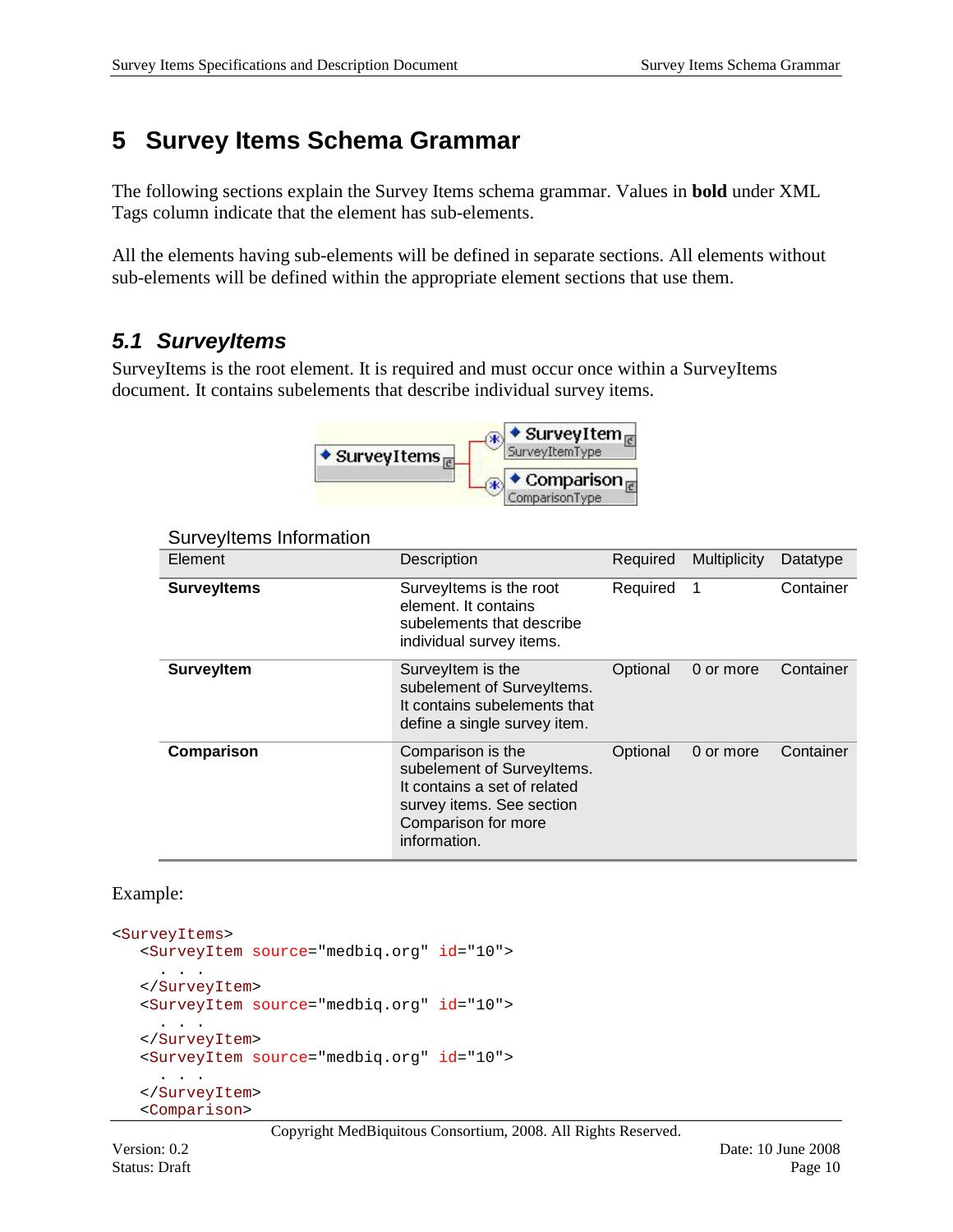

### <span id="page-10-0"></span>*5.2 SurveyItem*

SurveyItem describes a single survey item in detail.



#### SurveyItem Information

| Element               | Description                                                                                                                                         | Required | <b>Multiplicity</b> | Datatype           |
|-----------------------|-----------------------------------------------------------------------------------------------------------------------------------------------------|----------|---------------------|--------------------|
| <b>SurveyItem</b>     | SurveyItem contains<br>subelements that define a<br>single survey item.<br>SurveyItem has the<br>following attributes:                              | Optional | 0 or more           | Container          |
|                       | source<br>Indicates a source<br>vocabulary for the survey<br>item.                                                                                  |          |                     |                    |
|                       | id<br>Indicates the item identifier<br>in the source vocabulary<br>referenced.                                                                      |          |                     |                    |
| <b>SurveyQuestion</b> | SurveyQuestion is the<br>subelement of survey item.<br>It provides the text of the<br>survey question.                                              | Required | $\mathbf 1$         | Non-null<br>string |
| <b>Responses</b>      | Responses is the<br>subelement of survey item.<br>It provides the potential<br>answers or response<br>structure associated with<br>the survey item. | Required | $\mathbf{1}$        | Container          |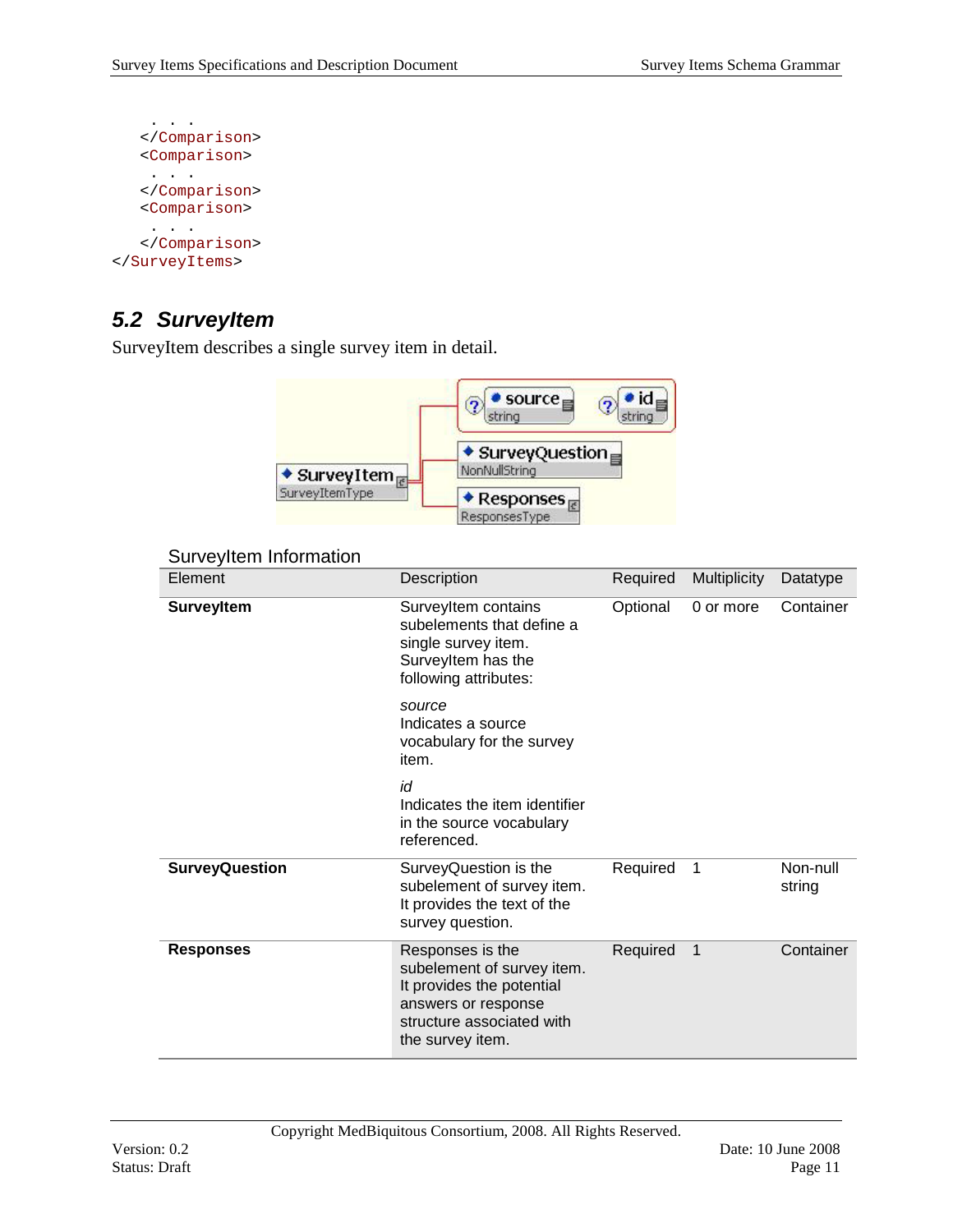```
<SurveyItem source="medbiq.org" id="10">
      <SurveyQuestion>The course achieved its educational 
objectives.</SurveyQuestion>
      <Responses>
         <Scale type="likert" points="5">
            <One label="Strongly agree" source="medbiq.org" id="20"/>
            <Two label="Agree" source="medbiq.org" id="30"/>
            <Three label="Neutral" source="medbiq.org" id="40"/>
            <Four label="Disagree" source="medbiq.org" id="50"/>
            <Five label="Strongly disagree" source="medbiq.org" id="60"/>
         </Scale>
      </Responses>
   </SurveyItem>
```
### <span id="page-11-0"></span>*5.3 Responses*

Responses provides the potential answers or response structure associated with the survey item.



#### Responses Information

| Element          | Description                                                                                                                                             | Required                                                         | <b>Multiplicity</b> | Datatype  |
|------------------|---------------------------------------------------------------------------------------------------------------------------------------------------------|------------------------------------------------------------------|---------------------|-----------|
| <b>Responses</b> | Responses is the<br>subelement of survey<br>item. It provides the<br>potential answers or<br>response structure<br>associated with the survey<br>item.  | Required                                                         | 1                   | Container |
| YesNo            | YesNo is the subelement<br>of Responses. It describes<br>the response structure for<br>a yes/no question. See<br>section YesNo for more<br>information. | YesNo or<br>another<br>subelement of<br>Responses is<br>required | 0 or 1              | Container |
| <b>Scale</b>     | Scale is the subelement of<br>Responses. It describes<br>the response structure of                                                                      | Scale or<br>another<br>subelement of                             | 0 or 1              | Container |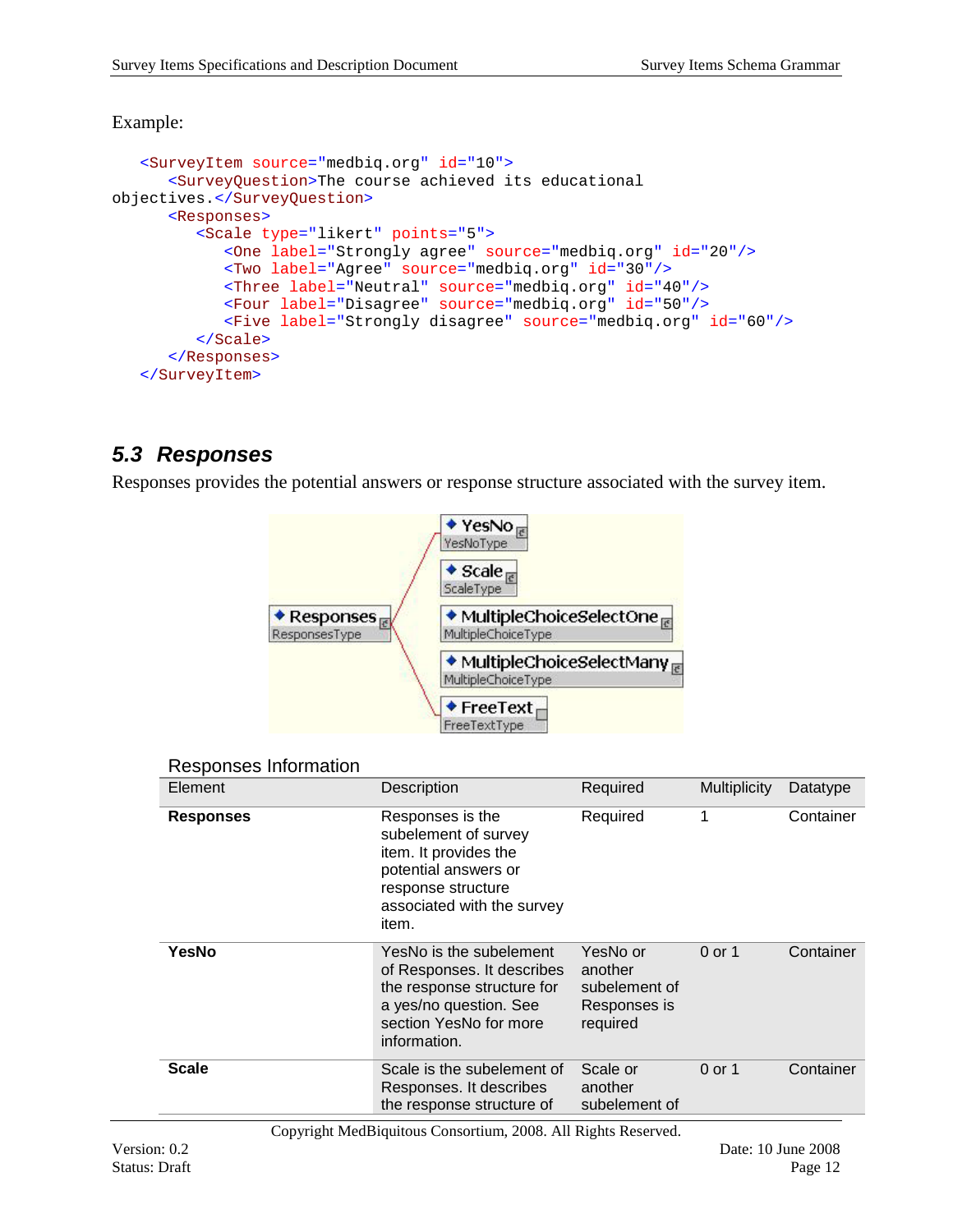| Element                         | Description                                                                                                                                                                                                                                                                       | Required                                                                                       | <b>Multiplicity</b> | Datatype  |
|---------------------------------|-----------------------------------------------------------------------------------------------------------------------------------------------------------------------------------------------------------------------------------------------------------------------------------|------------------------------------------------------------------------------------------------|---------------------|-----------|
|                                 | a scale, such as a likert<br>scale. See section Scale<br>for more information.                                                                                                                                                                                                    | Responses is<br>required                                                                       |                     |           |
| <b>MultipleChoiceSelectOne</b>  | MultipleChoiceSelectOne<br>is the subelement of<br>Responses. It describes<br>the potential responses to<br>a multiple choice question<br>where the learner selects<br>one answer only. See<br>section<br>MultipleChoiceSelectOne<br>for more information.                        | <b>MultipleChoice</b><br>SelectOne or<br>another<br>subelement of<br>Responses is<br>required  | 0 or 1              | Container |
| <b>MultipleChoiceSelectMany</b> | <b>MultipleChoiceSelectMany</b><br>is the subelement of<br>Responses. It describes<br>the potential responses to<br>a multiple choice question<br>where the learner may<br>select one or more<br>answers. See section<br><b>MultipleChoiceSelectMany</b><br>for more information. | <b>MultipleChoice</b><br>SelectMany or<br>another<br>subelement of<br>Responses is<br>required | 0 or 1              | Container |
| FreeText                        | FreeText is the<br>subelement of<br>Responses. It defines a<br>response structure as a<br>free text response.<br>FreeText is an empty<br>element.                                                                                                                                 | FreeText or<br>another<br>subelement of<br>Responses is<br>required                            | 0 or 1              | Empty     |

```
<Responses>
   <Scale type="likert" points="5">
      <One label="Strongly agree" source="medbiq.org" id="20"/>
     <Two label="Agree" source="medbiq.org" id="30"/>
     <Three label="Neutral" source="medbiq.org" id="40"/>
     <Four label="Disagree" source="medbiq.org" id="50"/>
     <Five label="Strongly disagree" source="medbiq.org" id="60"/>
   </Scale>
</Responses>
```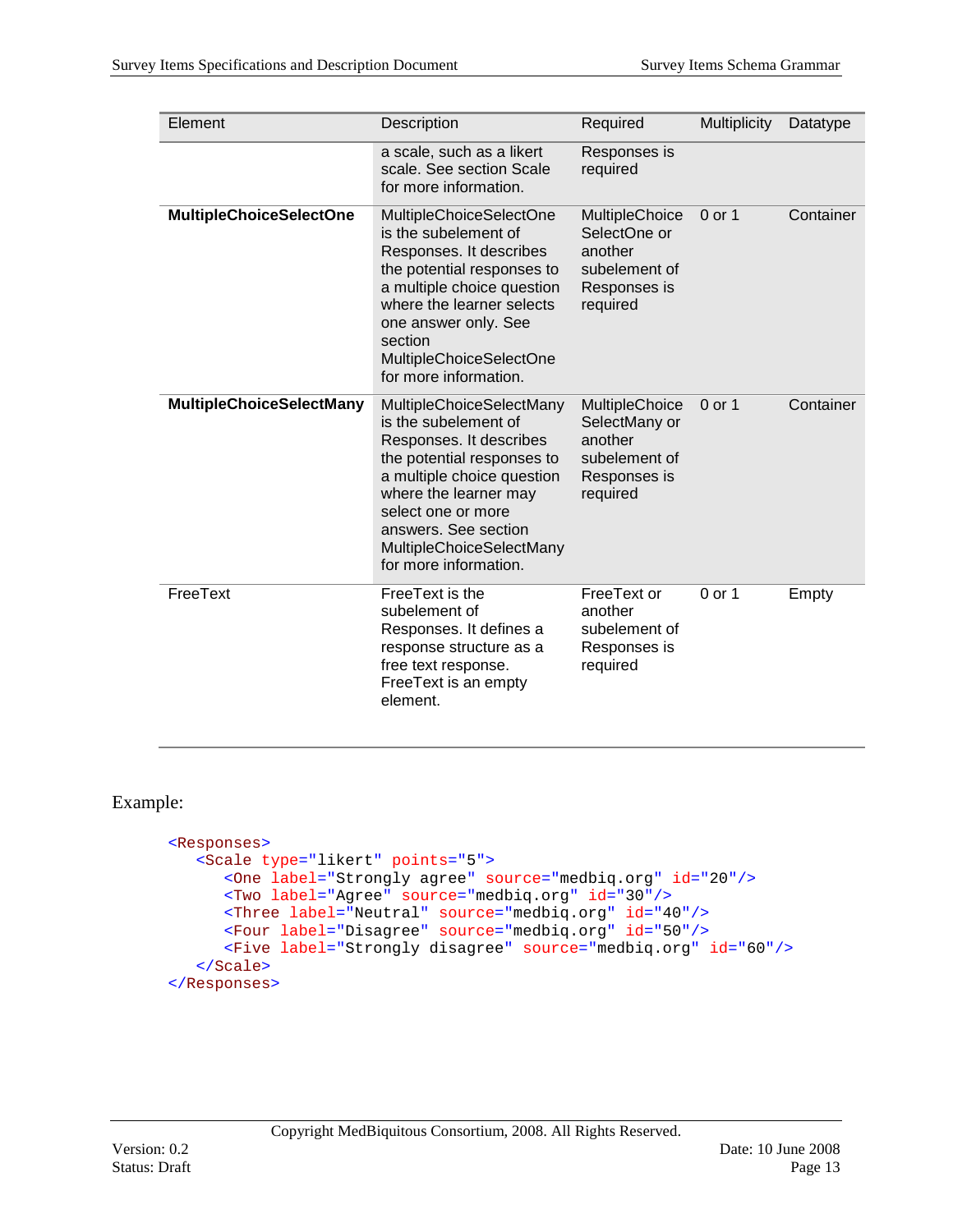### **5.3.1 YesNo**

<span id="page-13-0"></span>YesNo describes the response structure for a yes/no question and provides a unique identifier and source for each response. These identifiers help when aggregating data from multiple sources for analysis.



#### YesNo Information

| Element | Description                                                                                                                                                  | Required                                                            | Multiplicity | Datatype  |
|---------|--------------------------------------------------------------------------------------------------------------------------------------------------------------|---------------------------------------------------------------------|--------------|-----------|
| YesNo   | YesNo is the subelement<br>of Responses. It describes<br>the response structure for<br>a yes/no question.                                                    | YesNo or<br>another<br>subelement<br>of<br>Responses<br>is required | 0 or 1       | Container |
| Yes     | Yes is the subelement of<br>YesNo that defines the<br>Yes response to a Yes/No<br>question. Yes is an empty<br>element. Yes has the<br>following attributes. | Required                                                            | 1            | Empty     |
|         | source<br>Indicates a source<br>vocabulary for the<br>response.                                                                                              |                                                                     |              |           |
|         | id<br>Indicates the item identifier<br>in the source vocabulary<br>referenced.                                                                               |                                                                     |              |           |
| No      | No is the subelement of<br>YesNo that defines the No<br>response to a Yes/No<br>question. No is an empty<br>element. No has the<br>following attributes.     | Required                                                            | 1            | Empty     |
|         | source<br>Indicates a source<br>vocabulary for the<br>response.                                                                                              |                                                                     |              |           |
|         | id<br>Indicates the item identifier<br>in the source vocabulary<br>referenced.                                                                               |                                                                     |              |           |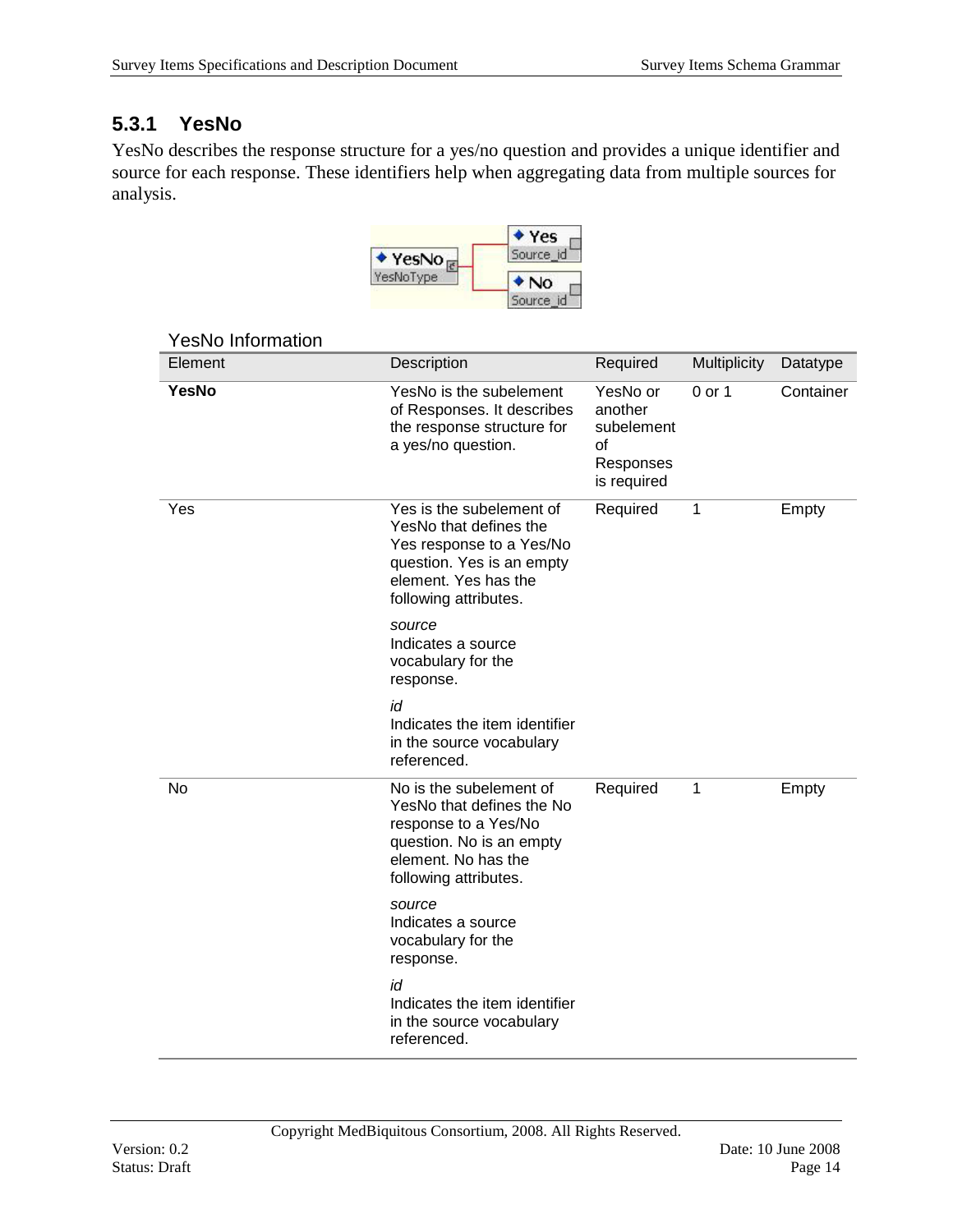```
<Responses>
   <YesNo>
      <Yes source="medbiq.org" id="220"/>
      <No source="medbiq.org" id="230"></No>
   </YesNo>
</Responses>
```
### <span id="page-14-0"></span>**5.3.2 Scale**

Scale describes the response structure of a scale, such as a likert scale or an confidence level scale. This specification supports three to ten point scales.

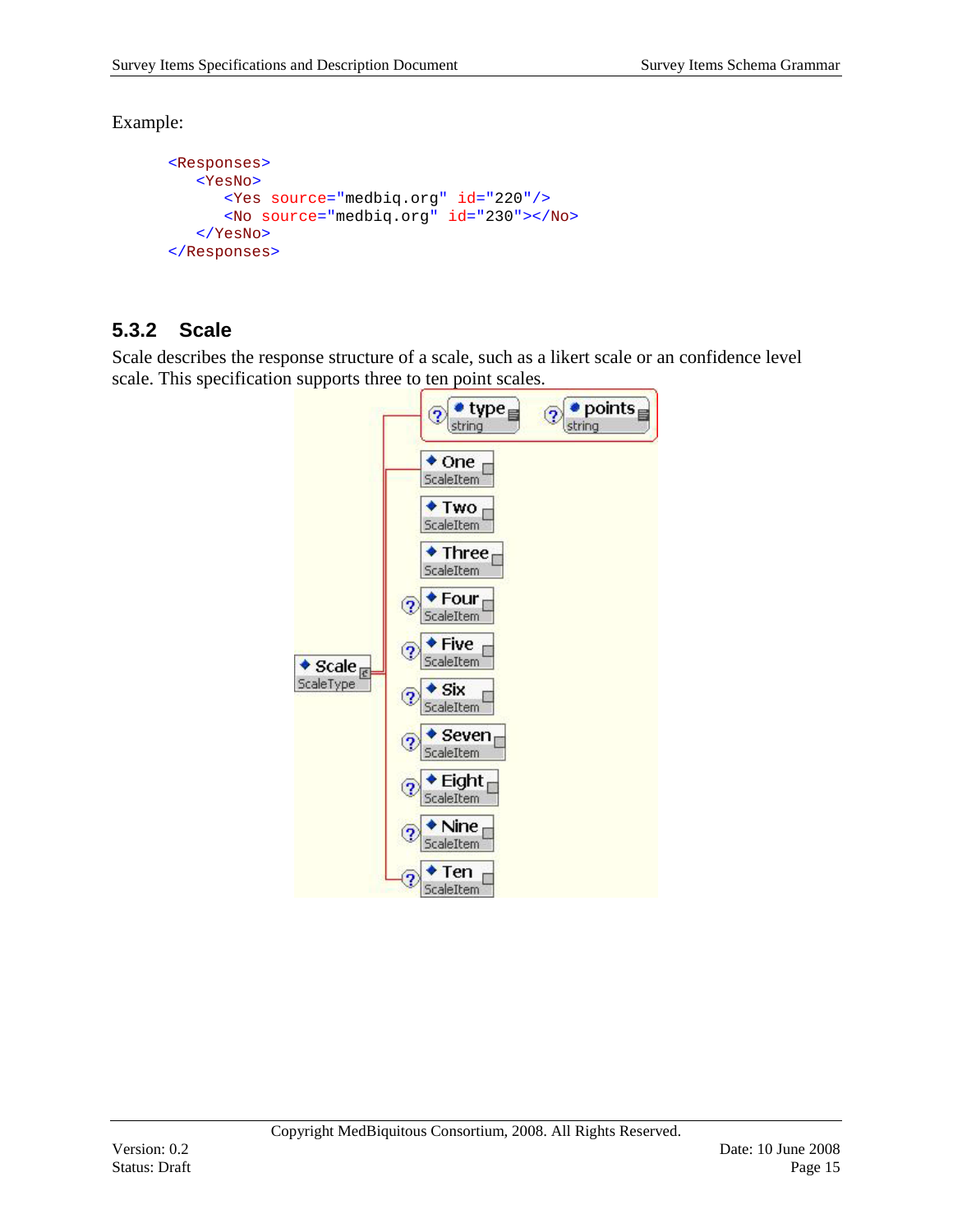| ייטעוט וויטוווימנוטוו<br>Element | Description                                                                                                                                                                       | Required                                                            | <b>Multiplicity</b> |           |
|----------------------------------|-----------------------------------------------------------------------------------------------------------------------------------------------------------------------------------|---------------------------------------------------------------------|---------------------|-----------|
|                                  |                                                                                                                                                                                   |                                                                     |                     | Datatype  |
| <b>Scale</b>                     | Scale is the subelement of<br>Responses. It describes the<br>response structure of a scale,<br>such as a likert scale. Scale<br>has the following attributes.                     | Scale or<br>another<br>subelement<br>οf<br>Responses<br>is required | $0$ or 1            | Container |
|                                  | type<br>Indicates the type of scale. For<br>example, likert, unsafe/safe,<br>ineffective/effective.                                                                               |                                                                     |                     |           |
|                                  | points<br>Indicates the number of points<br>in the scale. The value must be<br>an integer that is equal to or<br>higher than 3 and no higher<br>than $10.$                        |                                                                     |                     |           |
| One                              | One is the subelement of<br>Scale. It defines a label and<br>unique identifier for the first<br>point on a scale. One is an<br>empty element and has the<br>following attributes: | Required                                                            | 1                   | Empty     |
|                                  | label<br>Indicates a label for this point<br>on the scale. For example,<br>Strongly Agree. Labels should<br>be used for the first and last<br>point on a scale at a minimum.      |                                                                     |                     |           |
|                                  | source<br>Indicates a source vocabulary<br>or instrument for the item<br>response.                                                                                                |                                                                     |                     |           |
|                                  | id<br>Indicates the unique response<br>identifier in the source<br>referenced.                                                                                                    |                                                                     |                     |           |

Scale Information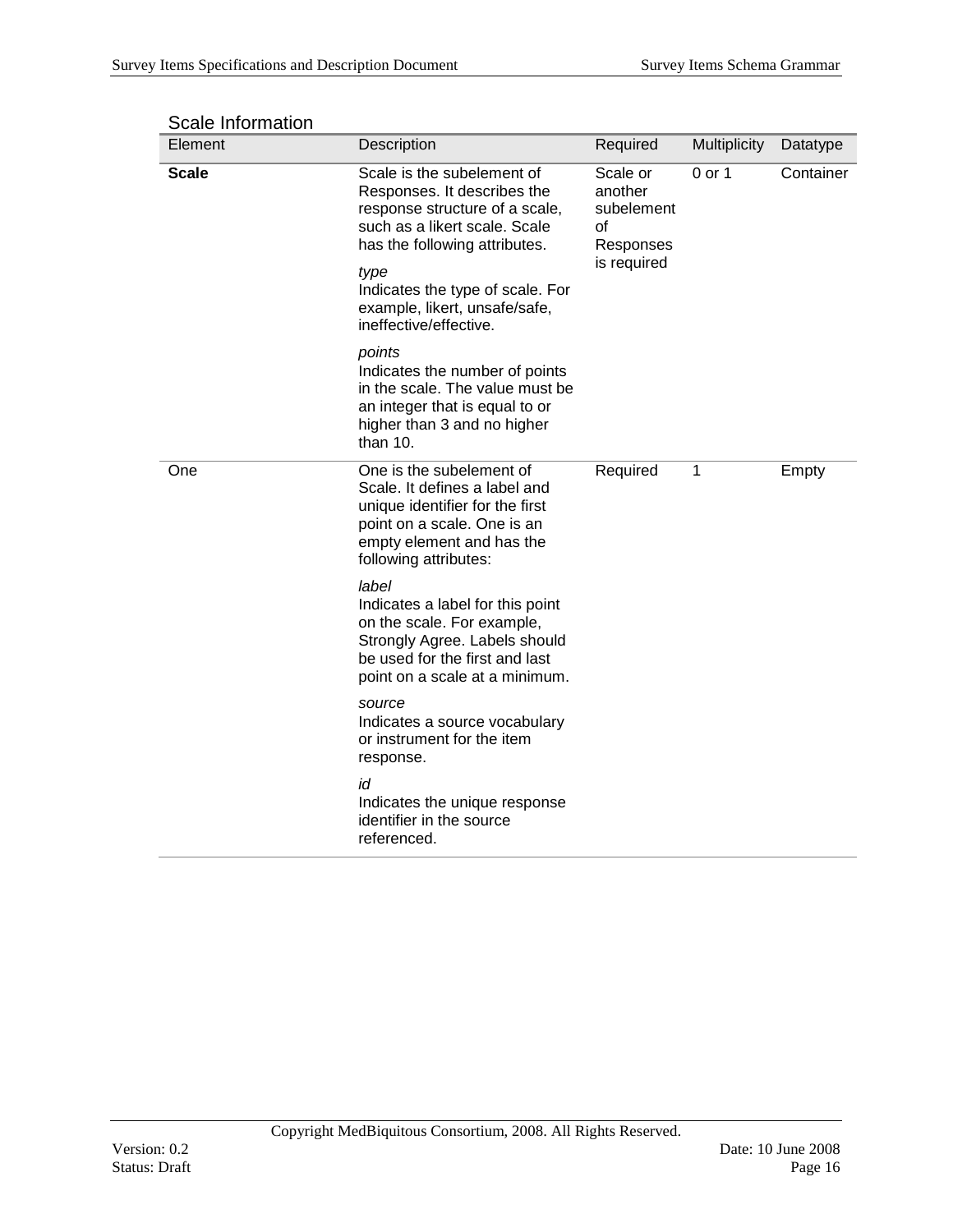| Element | Description                                                                                                                                                                           | Required | <b>Multiplicity</b> | Datatype |
|---------|---------------------------------------------------------------------------------------------------------------------------------------------------------------------------------------|----------|---------------------|----------|
| Two     | Two is the subelement of<br>Scale. It defines a label and<br>unique identifier for the second<br>point on a scale. Two is an<br>empty element and has the<br>following attributes:    | Required | 1                   | Empty    |
|         | label<br>Indicates a label for this point<br>on the scale. For example,<br>Strongly Agree. Labels should<br>be used for the first and last<br>point on a scale at a minimum.          |          |                     |          |
|         | source<br>Indicates a source vocabulary<br>or instrument for the item<br>response.                                                                                                    |          |                     |          |
|         | id<br>Indicates the unique response<br>identifier in the source<br>referenced.                                                                                                        |          |                     |          |
| Three   | Three is the subelement of<br>Scale. It defines a label and<br>unique identifier for the third<br>point on a scale. Three is an<br>empty element and has the<br>following attributes: | Required | 1                   | Empty    |
|         | label<br>Indicates a label for this point<br>on the scale. For example,<br>Strongly Agree. Labels should<br>be used for the first and last<br>point on a scale at a minimum.          |          |                     |          |
|         | source<br>Indicates a source vocabulary<br>or instrument for the item<br>response.                                                                                                    |          |                     |          |
|         | id<br>Indicates the unique response<br>identifier in the source<br>referenced.                                                                                                        |          |                     |          |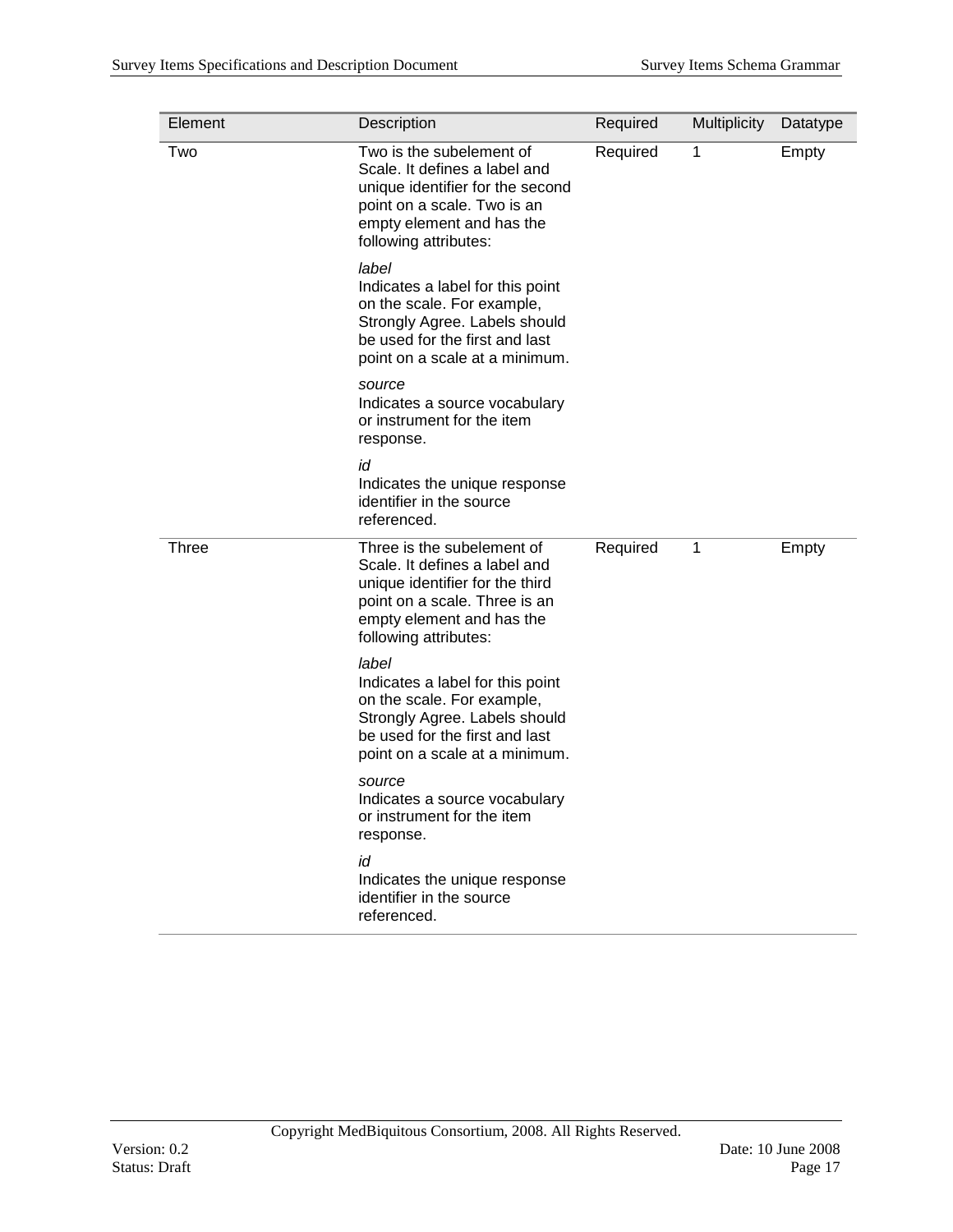| Element | Description                                                                                                                                                                          | Required | <b>Multiplicity</b> | Datatype |
|---------|--------------------------------------------------------------------------------------------------------------------------------------------------------------------------------------|----------|---------------------|----------|
| Four    | Four is the subelement of<br>Scale. It defines a label and<br>unique identifier for the fourth<br>point on a scale. Four is an<br>empty element and has the<br>following attributes: | Optional | 0 or 1              | Empty    |
|         | label<br>Indicates a label for this point<br>on the scale. For example,<br>Strongly Agree. Labels should<br>be used for the first and last<br>point on a scale at a minimum.         |          |                     |          |
|         | source<br>Indicates a source vocabulary<br>or instrument for the item<br>response.                                                                                                   |          |                     |          |
|         | id<br>Indicates the unique response<br>identifier in the source<br>referenced.                                                                                                       |          |                     |          |
| Five    | Five is the subelement of<br>Scale. It defines a label and<br>unique identifier for the fifth<br>point on a scale. Five is an<br>empty element and has the<br>following attributes:  | Optional | 0 or 1              | Empty    |
|         | label<br>Indicates a label for this point<br>on the scale. For example,<br>Strongly Agree. Labels should<br>be used for the first and last<br>point on a scale at a minimum.         |          |                     |          |
|         | source<br>Indicates a source vocabulary<br>or instrument for the item<br>response.                                                                                                   |          |                     |          |
|         | id<br>Indicates the unique response<br>identifier in the source<br>referenced.                                                                                                       |          |                     |          |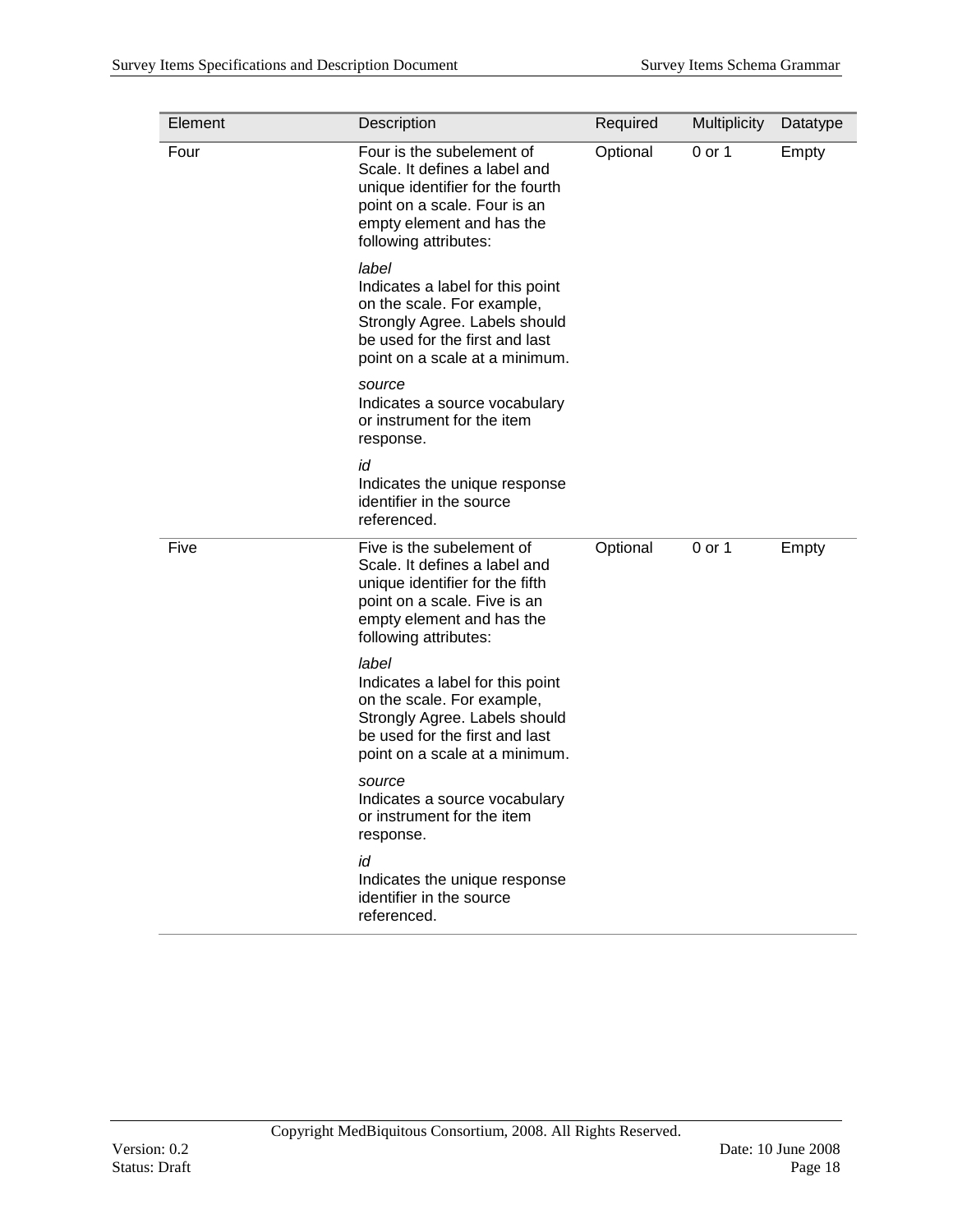| Element | Description                                                                                                                                                                             | Required | Multiplicity | Datatype |
|---------|-----------------------------------------------------------------------------------------------------------------------------------------------------------------------------------------|----------|--------------|----------|
| Six     | Six is the subelement of Scale.<br>It defines a label and unique<br>identifier for the sixth point on a<br>scale. Six is an empty element<br>and has the following attributes:          | Optional | 0 or 1       | Empty    |
|         | label<br>Indicates a label for this point<br>on the scale. For example,<br>Strongly Agree. Labels should<br>be used for the first and last<br>point on a scale at a minimum.            |          |              |          |
|         | source<br>Indicates a source vocabulary<br>or instrument for the item<br>response.                                                                                                      |          |              |          |
|         | id<br>Indicates the unique response<br>identifier in the source<br>referenced.                                                                                                          |          |              |          |
| Seven   | Seven is the subelement of<br>Scale. It defines a label and<br>unique identifier for the seventh<br>point on a scale. Seven is an<br>empty element and has the<br>following attributes: | Optional | 0 or 1       | Empty    |
|         | label<br>Indicates a label for this point<br>on the scale. For example,<br>Strongly Agree. Labels should<br>be used for the first and last<br>point on a scale at a minimum.            |          |              |          |
|         | source<br>Indicates a source vocabulary<br>or instrument for the item<br>response.                                                                                                      |          |              |          |
|         | id<br>Indicates the unique response<br>identifier in the source<br>referenced.                                                                                                          |          |              |          |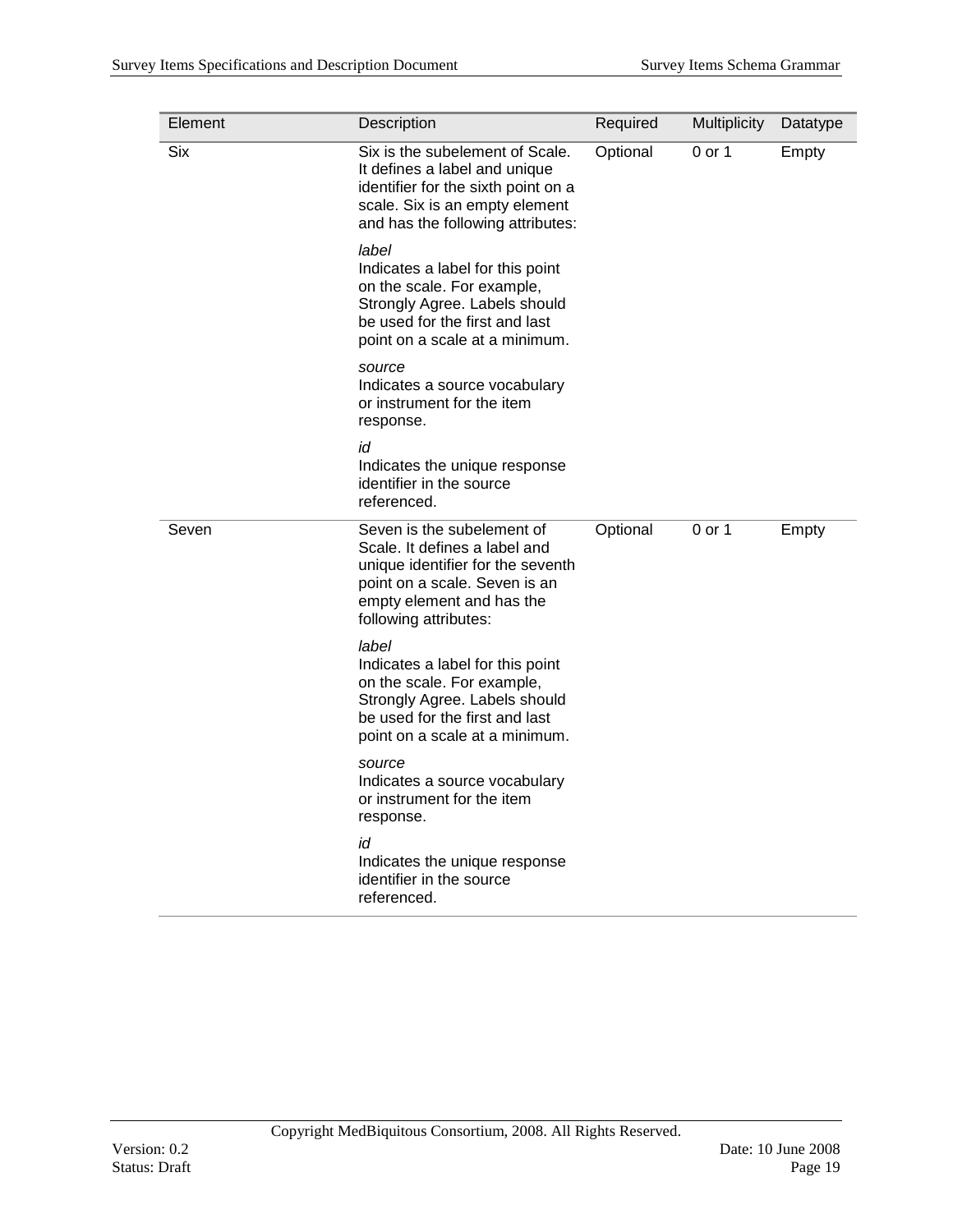| Element | Description                                                                                                                                                                            | Required | <b>Multiplicity</b> | Datatype |
|---------|----------------------------------------------------------------------------------------------------------------------------------------------------------------------------------------|----------|---------------------|----------|
| Eight   | Eight is the subelement of<br>Scale. It defines a label and<br>unique identifier for the eighth<br>point on a scale. Eight is an<br>empty element and has the<br>following attributes: | Optional | 0 or 1              | Empty    |
|         | label<br>Indicates a label for this point<br>on the scale. For example,<br>Strongly Agree. Labels should<br>be used for the first and last<br>point on a scale at a minimum.           |          |                     |          |
|         | source<br>Indicates a source vocabulary<br>or instrument for the item<br>response.                                                                                                     |          |                     |          |
|         | id<br>Indicates the unique response<br>identifier in the source<br>referenced.                                                                                                         |          |                     |          |
| Nine    | Nine is the subelement of<br>Scale. It defines a label and<br>unique identifier for the ninth<br>point on a scale. Nine is an<br>empty element and has the<br>following attributes:    | Optional | 0 or 1              | Empty    |
|         | label<br>Indicates a label for this point<br>on the scale. For example,<br>Strongly Agree. Labels should<br>be used for the first and last<br>point on a scale at a minimum.           |          |                     |          |
|         | source<br>Indicates a source vocabulary<br>or instrument for the item<br>response.                                                                                                     |          |                     |          |
|         | id<br>Indicates the unique response<br>identifier in the source<br>referenced.                                                                                                         |          |                     |          |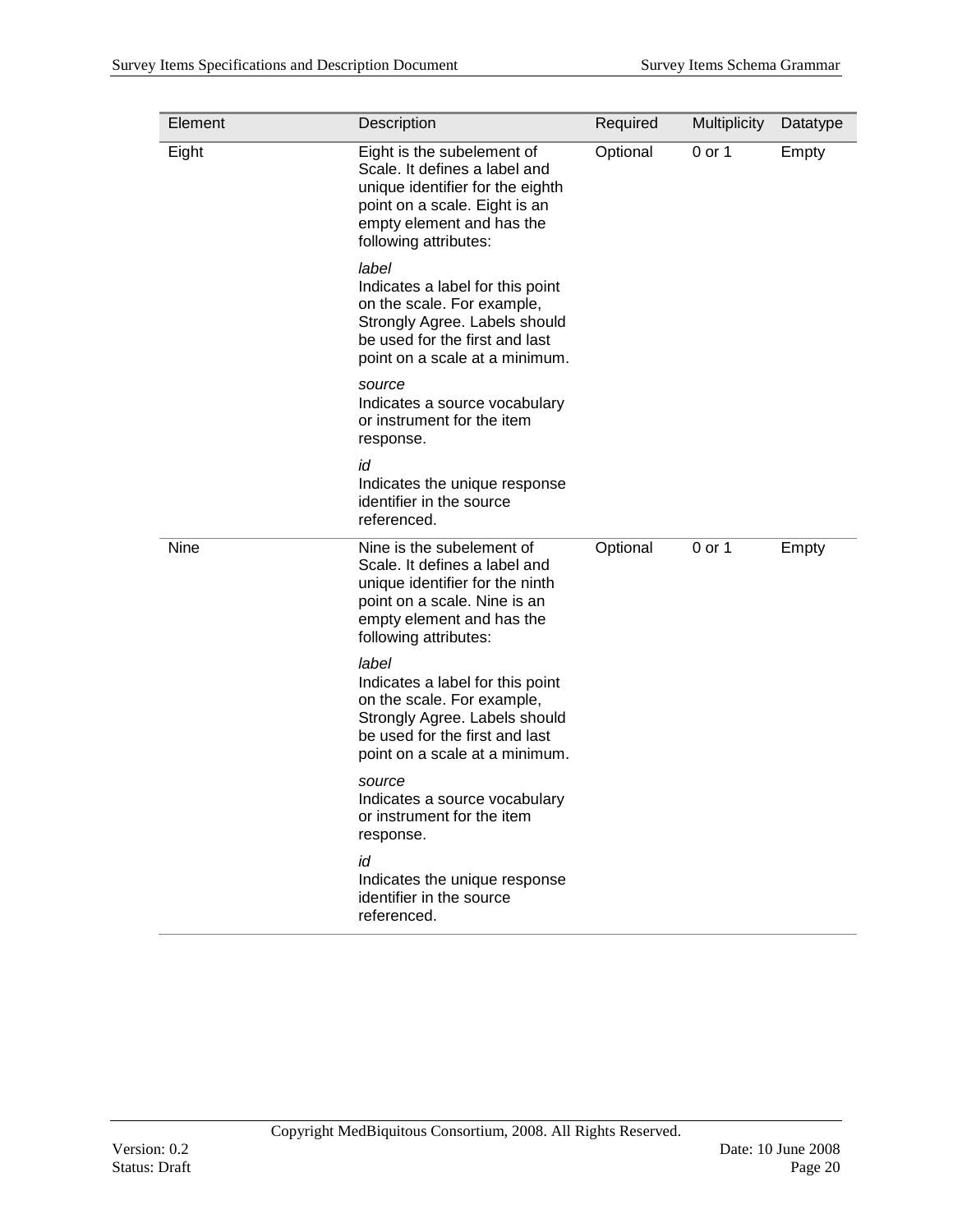| Element | Description                                                                                                                                                                    | Required | <b>Multiplicity</b> | Datatype |
|---------|--------------------------------------------------------------------------------------------------------------------------------------------------------------------------------|----------|---------------------|----------|
| Ten     | Ten is the subelement of Scale.<br>It defines a label and unique<br>identifier for the tenth point on a<br>scale. Ten is an empty element<br>and has the following attributes: | Optional | 0 or 1              | Empty    |
|         | label<br>Indicates a label for this point<br>on the scale. For example,<br>Strongly Agree. Labels should<br>be used for the first and last<br>point on a scale at a minimum.   |          |                     |          |
|         | source<br>Indicates a source vocabulary<br>or instrument for the item<br>response.                                                                                             |          |                     |          |
|         | id<br>Indicates the unique response<br>identifier in the source<br>referenced.                                                                                                 |          |                     |          |

```
<Scale type="likert" points="5">
  <One label="Strongly agree" source="medbiq.org" id="20"/>
  <Two label="Agree" source="medbiq.org" id="30"/>
  <Three label="Neutral" source="medbiq.org" id="40"/>
  <Four label="Disagree" source="medbiq.org" id="50"/>
   <Five label="Strongly disagree" source="medbiq.org" id="60"/>
</Scale>
```
### <span id="page-20-0"></span>**5.3.3 MultipleChoiceSelectOne**

MultipleChoiceSelectOne describes the potential responses to a multiple choice question where the learner selects one answer only.



#### MultipleChoiceSelectOne Information

| Element                        | Description                                                                                                                                                                             | Required                                                                               | <b>Multiplicity</b> | Datatype  |
|--------------------------------|-----------------------------------------------------------------------------------------------------------------------------------------------------------------------------------------|----------------------------------------------------------------------------------------|---------------------|-----------|
| <b>MultipleChoiceSelectOne</b> | MultipleChoiceSelectOne<br>is the subelement of<br>Responses. It describes<br>the response structure for<br>a multiple choice question<br>where the learner selects<br>one answer only. | MultipleChoice<br>SelectOne or<br>another<br>subelement of<br>Responses is<br>required | 0 or 1              | Container |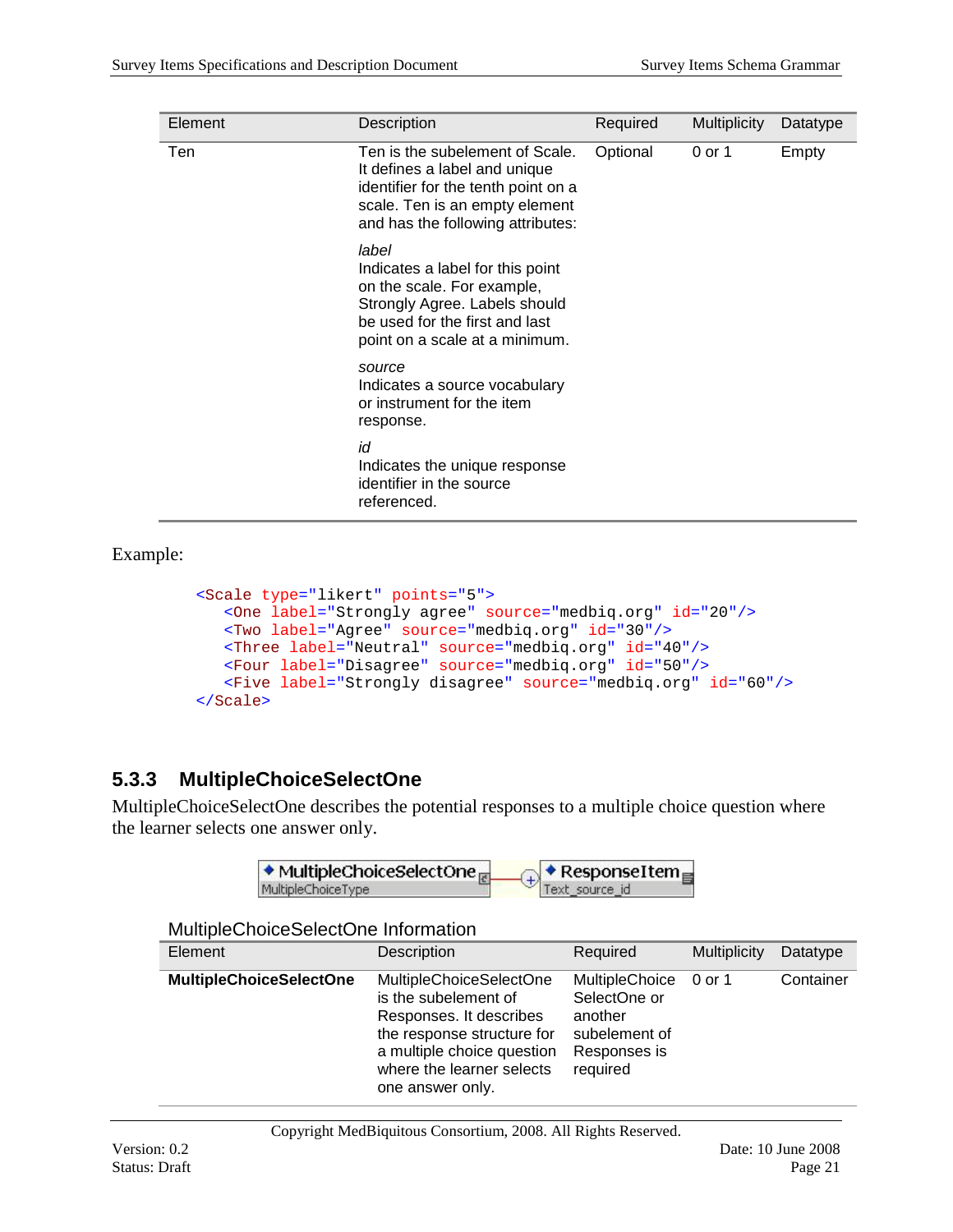| Element      | Description                                                                                                                                                                                         | Required | <b>Multiplicity</b> | Datatype |
|--------------|-----------------------------------------------------------------------------------------------------------------------------------------------------------------------------------------------------|----------|---------------------|----------|
| Responseltem | Responseltem is the<br>subelement of<br>MultipleChoiceSelectOne<br>that describes one of the<br>response choices in a<br>multiple choice question.<br>Responseltem has the<br>following attributes. | Required | 1 or more           | String   |
|              | source<br>Indicates a source<br>vocabulary for the<br>response.                                                                                                                                     |          |                     |          |
|              | id<br>Indicates the item<br>identifier in the source<br>vocabulary referenced.                                                                                                                      |          |                     |          |

```
<Responses>
   <MultipleChoiceSelectOne>
      <ResponseItem source="medbiq.org" id="240">Hospital based
      </ResponseItem>
      \leqResponseItem source="medbiq.org" id="250">Community based - more than
10 physicians</ResponseItem>
      <ResponseItem source="medbiq.org" id="260">Community-based - less than 
10 physicians</ResponseItem>
      <ResponseItem source="medbiq.org" id="270">Other</ResponseItem>
   </MultipleChoiceSelectOne>
</Responses>
```
### <span id="page-21-0"></span>**5.3.4 MultipleChoiceSelectMany**

MultipleChoiceSelectMany is the subelement of Responses. It describes the potential responses to a multiple choice question where the learner may select one or more answers.

| MultipleChoiceType                   | $\blacklozenge$ MultipleChoiceSelectMany<br>$+$                                                                                                                                                     | $\blacklozenge$ ResponseItem $_{\boxplus}$<br>Text_source_id                                   |              |           |
|--------------------------------------|-----------------------------------------------------------------------------------------------------------------------------------------------------------------------------------------------------|------------------------------------------------------------------------------------------------|--------------|-----------|
| MultipleChoiceSelectMany Information |                                                                                                                                                                                                     |                                                                                                |              |           |
| Element                              | Description                                                                                                                                                                                         | Required                                                                                       | Multiplicity | Datatype  |
| <b>MultipleChoiceSelectMany</b>      | <b>MultipleChoiceSelectMany</b><br>is the subelement of<br>Responses. It describes<br>the response structure for<br>a multiple choice question<br>where the learner selects<br>one or more answers. | MultipleChoice 0 or 1<br>SelectMany or<br>another<br>subelement of<br>Responses is<br>required |              | Container |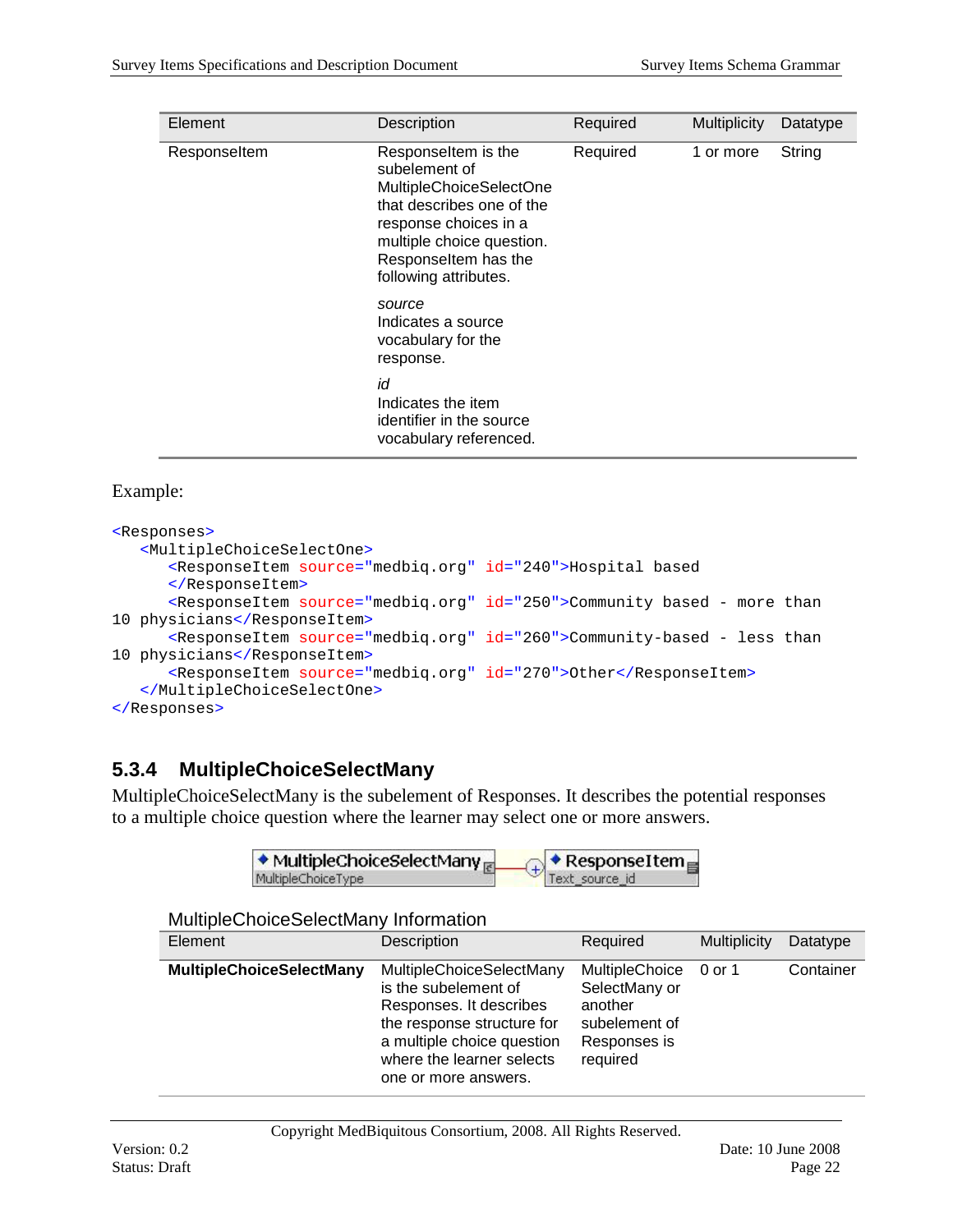| Element      | Description                                                                                                                                                                                          | Required | <b>Multiplicity</b> | Datatype |
|--------------|------------------------------------------------------------------------------------------------------------------------------------------------------------------------------------------------------|----------|---------------------|----------|
| Responseltem | Responseltem is the<br>subelement of<br>MultipleChoiceSelectMany<br>that describes one of the<br>response choices in a<br>multiple choice question.<br>Responseltem has the<br>following attributes. | Required | 1 or more           | String   |
|              | source<br>Indicates a source<br>vocabulary for the<br>response.                                                                                                                                      |          |                     |          |
|              | id<br>Indicates the item<br>identifier in the source<br>vocabulary referenced.                                                                                                                       |          |                     |          |

```
<MultipleChoiceSelectMany>
         <ResponseItem source="medbiq.org" id="280">Cultural</ResponseItem>
         <ResponseItem source="medbiq.org" id="290">Economic</ResponseItem>
         <ResponseItem source="medbiq.org" id="300">Lack of clinician 
training</ResponseItem>
         <ResponseItem source="medbiq.org" id="310">Access to 
care</ResponseItem>
      </MultipleChoiceSelectMany>
```
### <span id="page-22-0"></span>*5.4 Comparison*

Comparison is the subelement of SurveyItems. It contains a set of related survey items.

| ↓ Comparison   | ● SurveyItemForComparison <sub>ie</sub> |
|----------------|-----------------------------------------|
| ComparisonType | SurveyItemForComparisonType             |

#### Comparison Information

| Element    | Description                                                                                      | Required | Multiplicity | Datatype  |
|------------|--------------------------------------------------------------------------------------------------|----------|--------------|-----------|
| Comparison | Comparison is the<br>subelement of<br>SurveyItems. It contains a<br>set of related survey items. | Optional | 0 or more    | Container |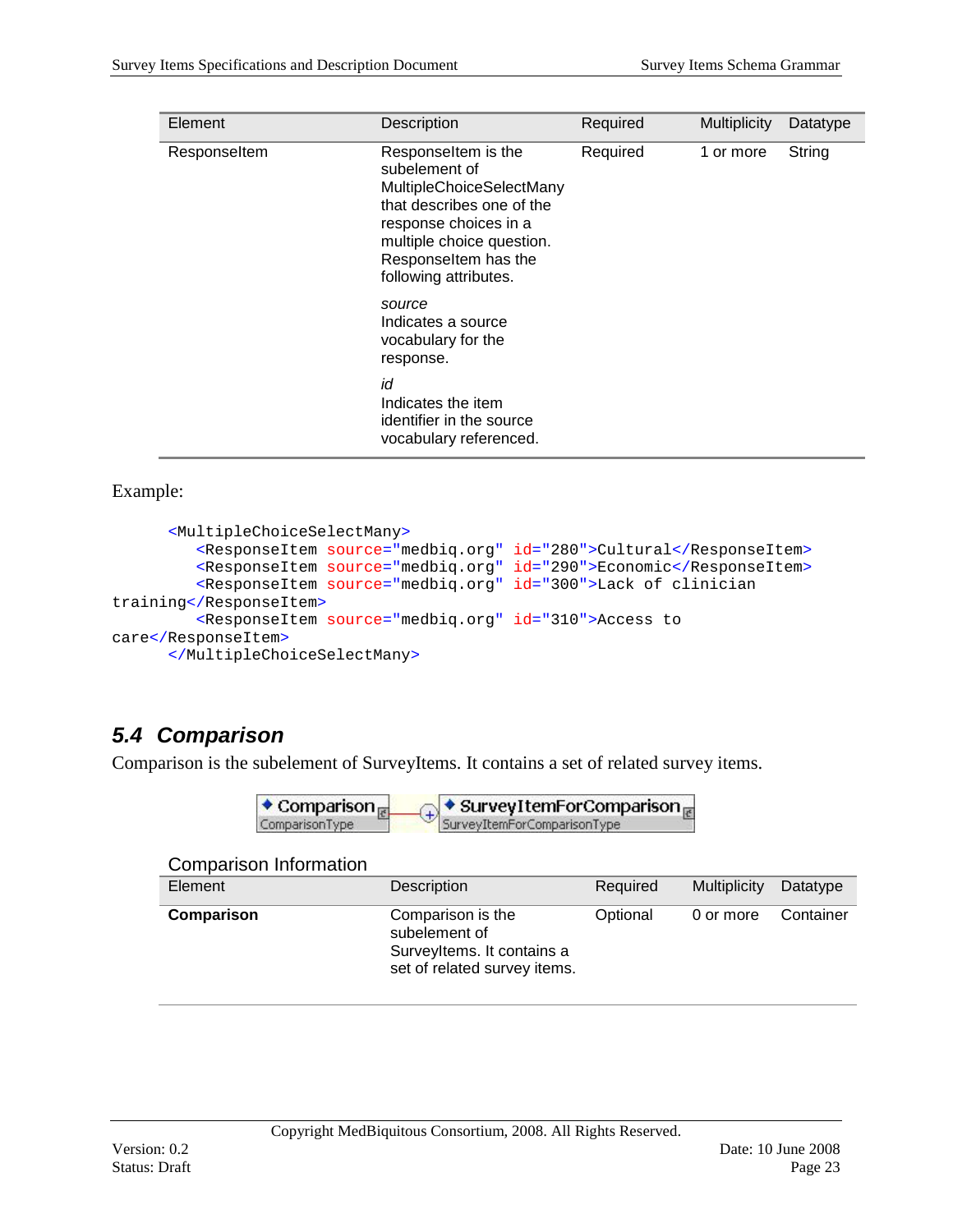| Element                        | Description                                                                                                                                                                                                                                                           | Required | <b>Multiplicity</b> | Datatype  |
|--------------------------------|-----------------------------------------------------------------------------------------------------------------------------------------------------------------------------------------------------------------------------------------------------------------------|----------|---------------------|-----------|
| <b>SurveyItemForComparison</b> | SurveyItemForComparison<br>is the subelement of<br>Comparison. It contains<br>detailed information about<br>a single survey item within<br>a set of survey items<br>grouped for comparison.<br>See section<br><b>SurveyItemForComparison</b><br>for more information. | Required | 1 or more           | Container |

```
<Comparison>
   <SurveyItemForComparison id="70">
    . . .
   </SurveyItemForComparison>
   <SurveyItemForComparison id="150">
    . . .
   </SurveyItemForComparison>
</Comparison>
```
### <span id="page-23-0"></span>**5.4.1 SurveyItemForComparison**

SurveyItemForComparison is the subelement of Comparison. It contains detailed information about a single survey item within a set of survey items grouped for comparison.



#### SurveyItemForComparison Information

| Element                        | Description                                                                                                                                                                     | Required | Multiplicity | Datatype  |
|--------------------------------|---------------------------------------------------------------------------------------------------------------------------------------------------------------------------------|----------|--------------|-----------|
| <b>SurveyItemForComparison</b> | SurveyItemForComparison<br>contains subelements that<br>define a single survey item<br>within a group and its<br>intended timing. it has the<br>following attributes:<br>source | Optional | 1 or more    | Container |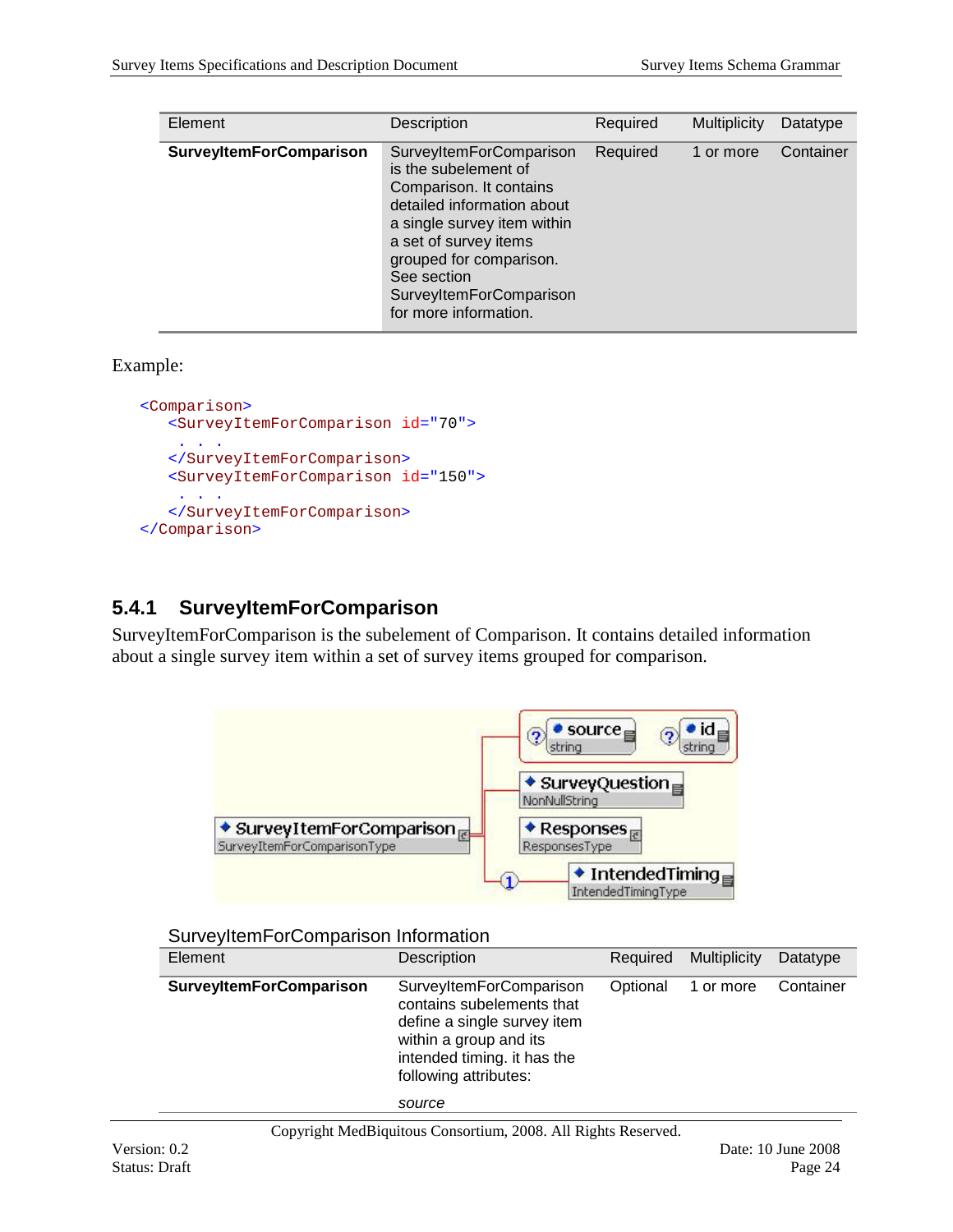| Element               | Description                                                                                                                                                                                                                                                                                                                                    | Required | Multiplicity | Datatype           |
|-----------------------|------------------------------------------------------------------------------------------------------------------------------------------------------------------------------------------------------------------------------------------------------------------------------------------------------------------------------------------------|----------|--------------|--------------------|
|                       | Indicates a source<br>vocabulary for the survey<br>item.                                                                                                                                                                                                                                                                                       |          |              |                    |
|                       | id<br>Indicates the item identifier<br>in the source vocabulary<br>referenced.                                                                                                                                                                                                                                                                 |          |              |                    |
| <b>SurveyQuestion</b> | SurveyQuestion is the<br>subelement of<br>SurveyItemForComparison.<br>It provides the text of the<br>survey question.                                                                                                                                                                                                                          | Required | 1            | Non-null<br>string |
| <b>Responses</b>      | Responses is the<br>subelement of<br>SurveyItemForComparison.<br>It provides the potential<br>answers or response<br>structure associated with<br>the survey item. See<br>section Responses for more<br>information.                                                                                                                           | Required | $\mathbf{1}$ | Container          |
| IntendedTiming        | Intended Timing is the<br>subelement of<br>SurveyItemForComparison.<br>It indicates the timing of the<br>survey item in relation to the<br>learning activity. Valid<br>values are: Before, During,<br>After.                                                                                                                                   | Required | 1            | Restricted         |
|                       | Intended Timing has the<br>following attribute:                                                                                                                                                                                                                                                                                                |          |              |                    |
|                       | duration<br>The time gap between the<br>learning activity and the<br>delivery of the survey item.<br>For example, If the<br>IntendedTiming is After and<br>the duration is 3 months,<br>the survey item is intended<br>to be delivered to the<br>learner 3 months after the<br>activity. duration uses the<br>xml schema duration<br>datatype. |          |              |                    |

```
<SurveyItemForComparison id="150">
         <SurveyQuestion>Thinking about my participation in this CME 
activity, I thought it was able to provide fair and balanced content.
```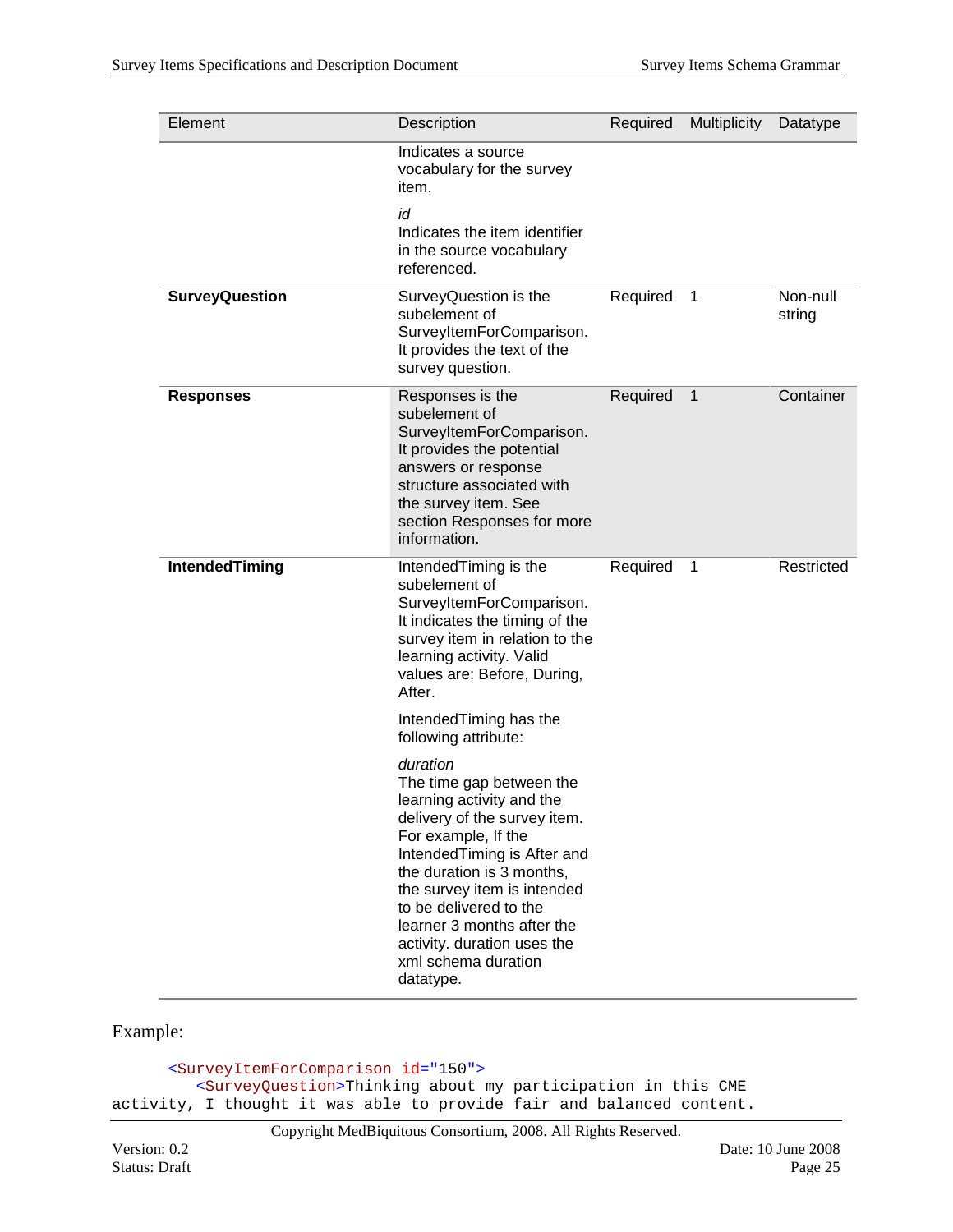```
</SurveyQuestion>
         <Responses>
            <Scale type="Low/High" points="7">
               \text{Cone label} = "Low" id = "150"<Two id="160"/>
               <Three id="170"/>
               <Four id="180"/>
               <Five id="190"/>
               <Six id="200"/>
               <Seven label="High" id="210"/>
            </Scale>
         </Responses>
         <IntendedTiming>After</IntendedTiming>
      </SurveyItemForComparison>
```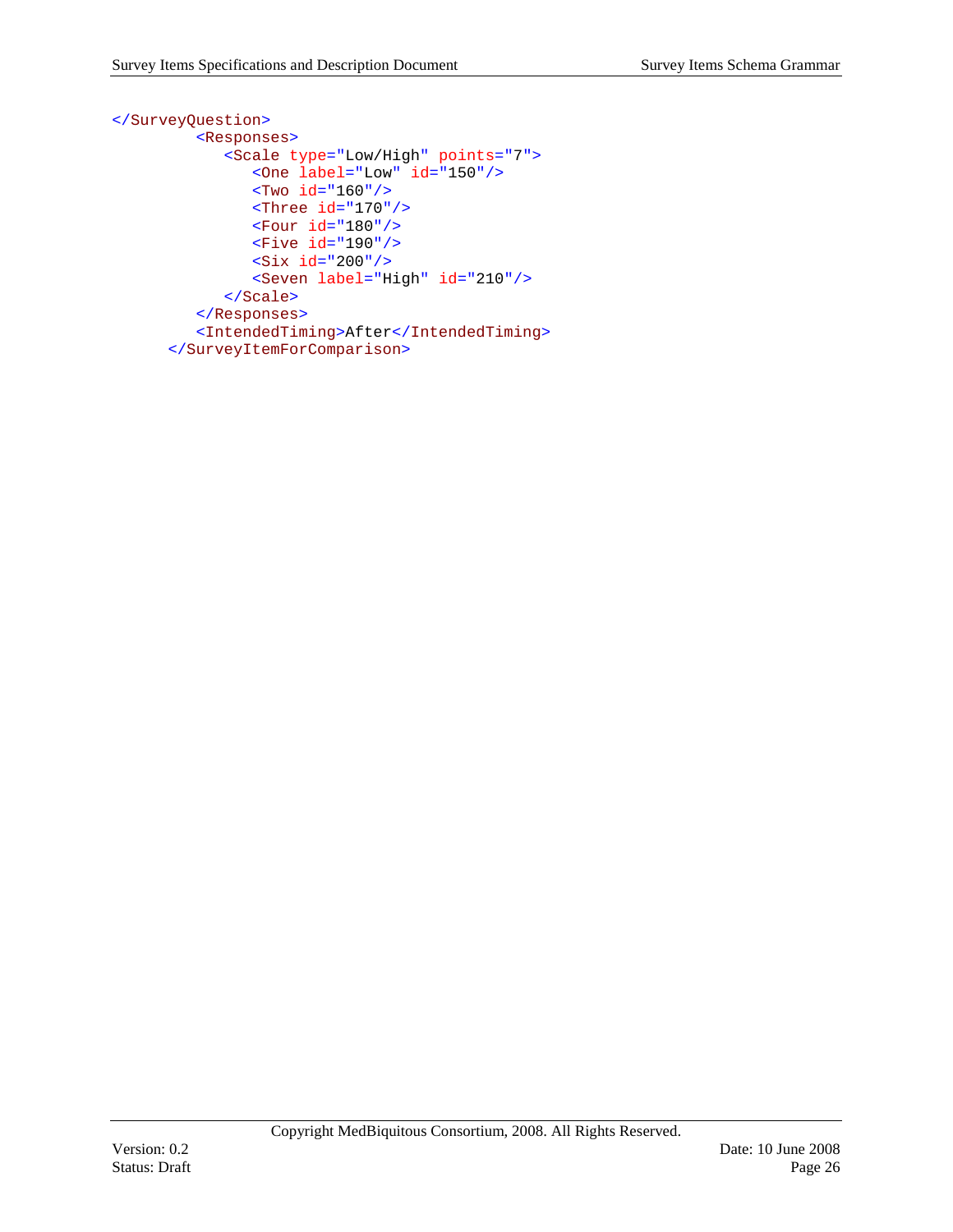### <span id="page-26-0"></span>**6 Sample XML Documents**

```
<?xml version="1.0" encoding="UTF-8"?>
<SurveyItems xmlns="http://ns.medbiq.org/surveyitem/v1/"
xmlns:xsi="http://www.w3.org/2001/XMLSchema-instance"
xsi:schemaLocation="http://ns.medbiq.org/surveyitem/v1/ surveyitems.xsd">
   <SurveyItem source="medbiq.org" id="10">
      <SurveyQuestion>The course achieved its educational 
objectives.</SurveyQuestion>
      <Responses>
         <Scale type="likert" points="5">
            <One label="Strongly agree" source="medbiq.org" id="20"/>
            <Two label="Agree" source="medbiq.org" id="30"/>
            <Three label="Neutral" source="medbiq.org" id="40"/>
            <Four label="Disagree" source="medbiq.org" id="50"/>
            <Five label="Strongly disagree" source="medbiq.org" id="60"/>
         </Scale>
      </Responses>
   </SurveyItem>
   <SurveyItem>
      <SurveyQuestion>How would you characterize your 
practice?</SurveyQuestion>
      <Responses>
         <MultipleChoiceSelectOne>
            <ResponseItem source="medbiq.org" id="240">Hospital 
based</ResponseItem>
            <ResponseItem source="medbiq.org" id="250">Community based - more 
than 10 physicians</ResponseItem>
            <ResponseItem source="medbiq.org" id="260">Community-based - less 
than 10 physicians</ResponseItem>
            <ResponseItem source="medbiq.org" id="270">Other</ResponseItem>
         </MultipleChoiceSelectOne>
      </Responses>
   </SurveyItem>
   <SurveyItem>
      <SurveyQuestion>What factors do you see as barriers to patient's 
receiving proper treatment? Select all that apply.</SurveyQuestion>
      <Responses>
         <MultipleChoiceSelectMany>
            <ResponseItem source="medbiq.org"
id="280">Cultural</ResponseItem>
            <ResponseItem source="medbiq.org"
id="290">Economic</ResponseItem>
            <ResponseItem source="medbiq.org" id="300">Lack of clinician 
training</ResponseItem>
            <ResponseItem source="medbiq.org" id="310">Access to 
care</ResponseItem>
         </MultipleChoiceSelectMany>
      </Responses>
   </SurveyItem>
   <Comparison>
      <SurveyItemForComparison id="70">
         <SurveyQuestion>Thinking about my expectations for this CME 
activity, it was important that it provide fair and balanced content.
```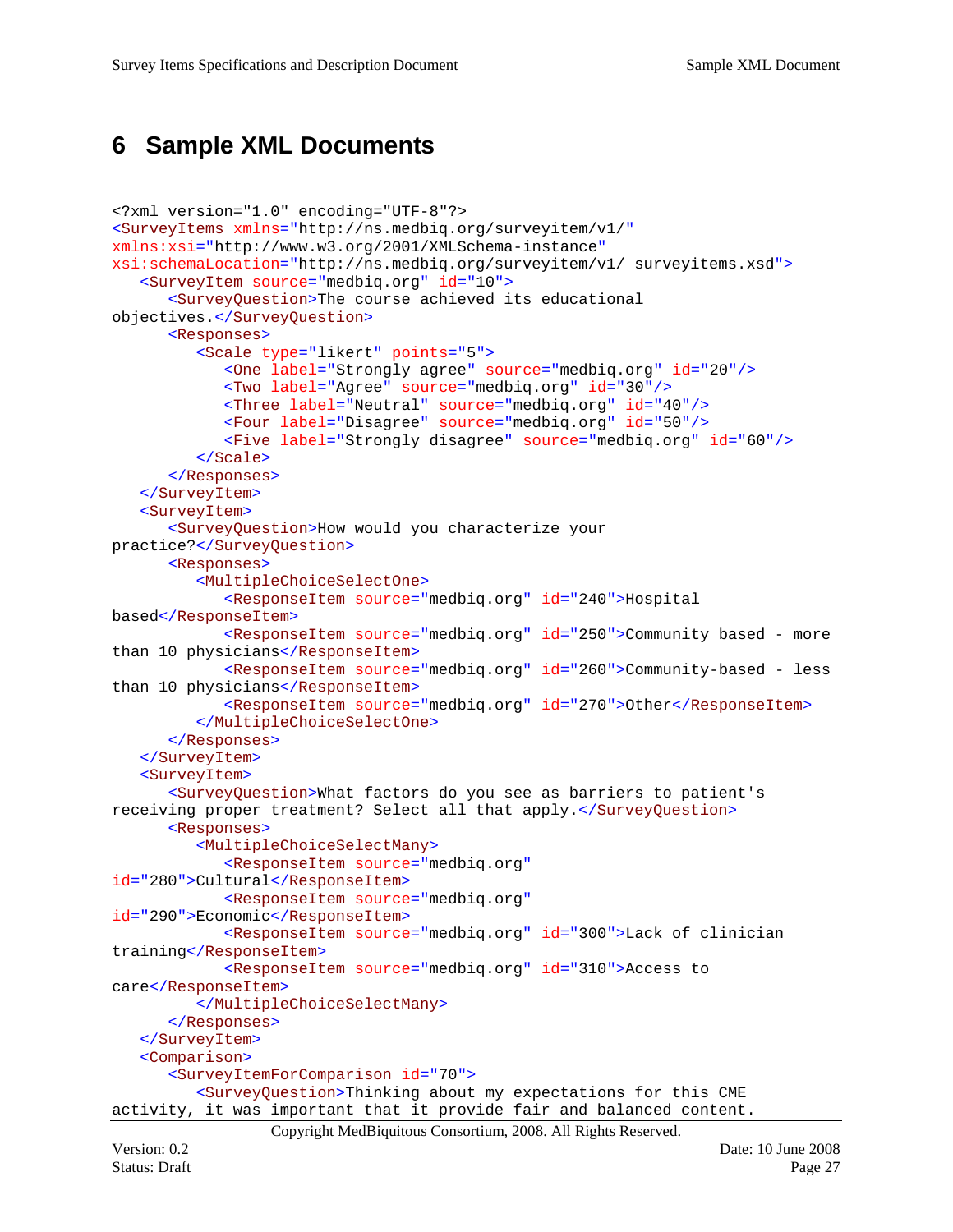```
</SurveyQuestion>
         <Responses>
            <Scale type="Low/High" points="7">
               <One label="Low" id="80"/>
               <Two id="90"/>
               <Three id="100"/>
               <Four id="110"/>
               <Five id="120"/>
               <Six id="130"/>
               <Seven id="140" label="High"/>
            </Scale>
         </Responses>
         <IntendedTiming>Before</IntendedTiming>
      </SurveyItemForComparison>
      <SurveyItemForComparison id="150">
         <SurveyQuestion>Thinking about my participation in this CME 
activity, I thought it was able to provide fair and balanced content.
</SurveyQuestion>
         <Responses>
            <Scale type="Low/High" points="7">
               <One label="Low" id="150"/>
               <Two id="160"/>
               <Three id="170"/>
               <Four id="180"/>
               <Five id="190"/>
               <Six id="200"/>
               <Seven label="High" id="210"/>
            </Scale>
         </Responses>
         <IntendedTiming>After</IntendedTiming>
      </SurveyItemForComparison>
   </Comparison>
</SurveyItems>
```